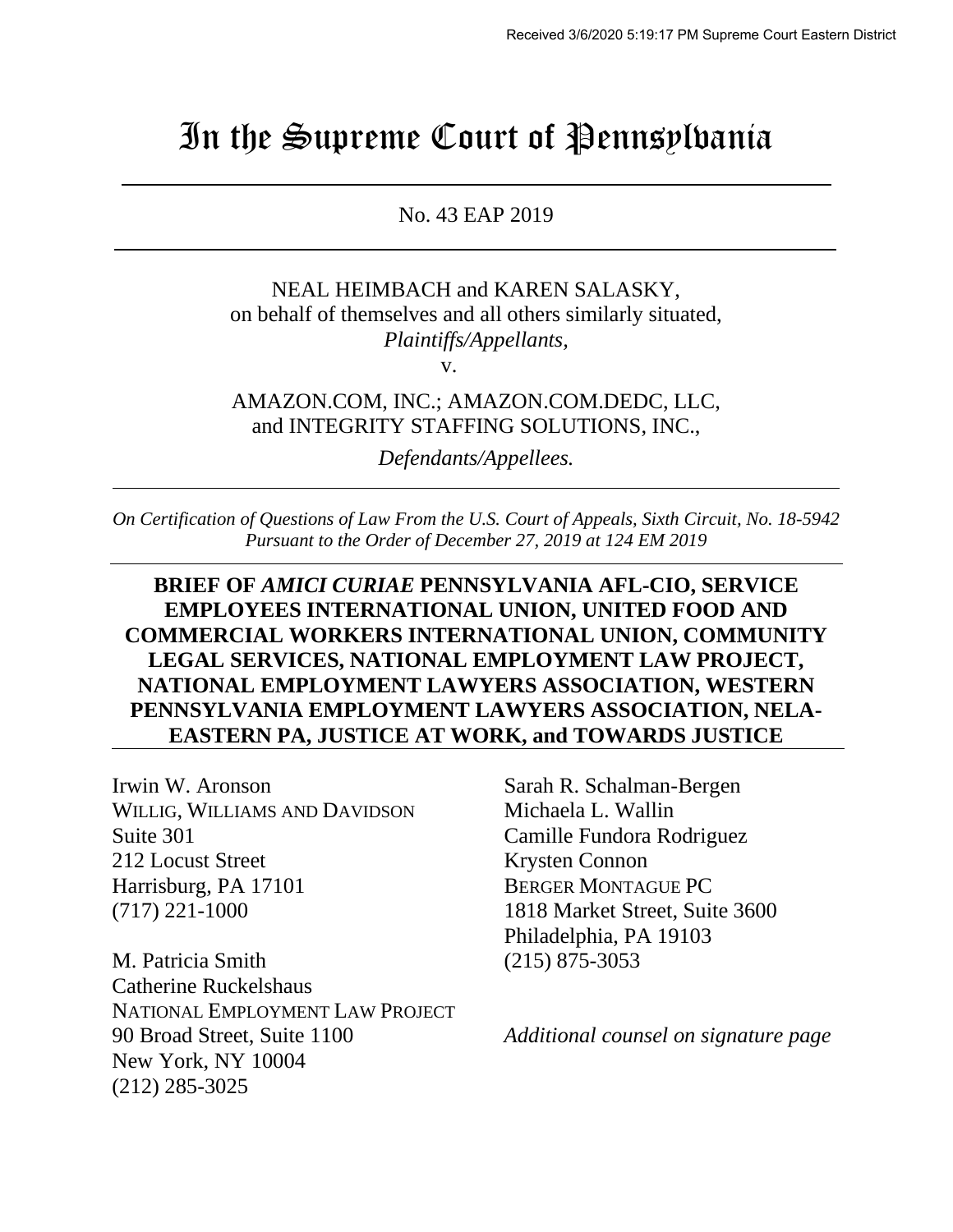## **TABLE OF CONTENTS**

| I.  |           |                                                                                                                                          |  |  |
|-----|-----------|------------------------------------------------------------------------------------------------------------------------------------------|--|--|
| II. |           |                                                                                                                                          |  |  |
|     | A.        |                                                                                                                                          |  |  |
|     | <b>B.</b> | The PMWA Does Not Incorporate The PPA and <i>De Minimis</i> Doctrine                                                                     |  |  |
|     |           | 1.<br>The FLSA Does Not Limit the Protections That May Be                                                                                |  |  |
|     |           | 2.<br>The PMWA's Definition of Hours Worked Does Not<br>Incorporate the PPA and <i>De Minimis</i> Limitations13                          |  |  |
|     |           | 3.<br>Courts Have Recognized that the PMWA Establishes More<br>Expansive Protections for Workers Than the FLSA 15                        |  |  |
|     |           | 4.<br>Many Other States Have Declined to Read the PPA and De                                                                             |  |  |
|     | C.        | Imposing the PPA and <i>De Minimis</i> Doctrine Will Injure Workers and<br>Is Inconsistent with the Public Policy Underlying the PMWA 18 |  |  |
|     |           | Adoption of the PPA Would Allow Employers to Compel<br>1.<br>Uncompensated Work in a Wide Range of Already Low Paying                    |  |  |
|     |           | The Federal De Minimis Defense Does Not Align with the<br>2.                                                                             |  |  |
|     | D.        | Maintaining the PMWA's Independence from Federal Law Is Vital                                                                            |  |  |
| Ш.  |           |                                                                                                                                          |  |  |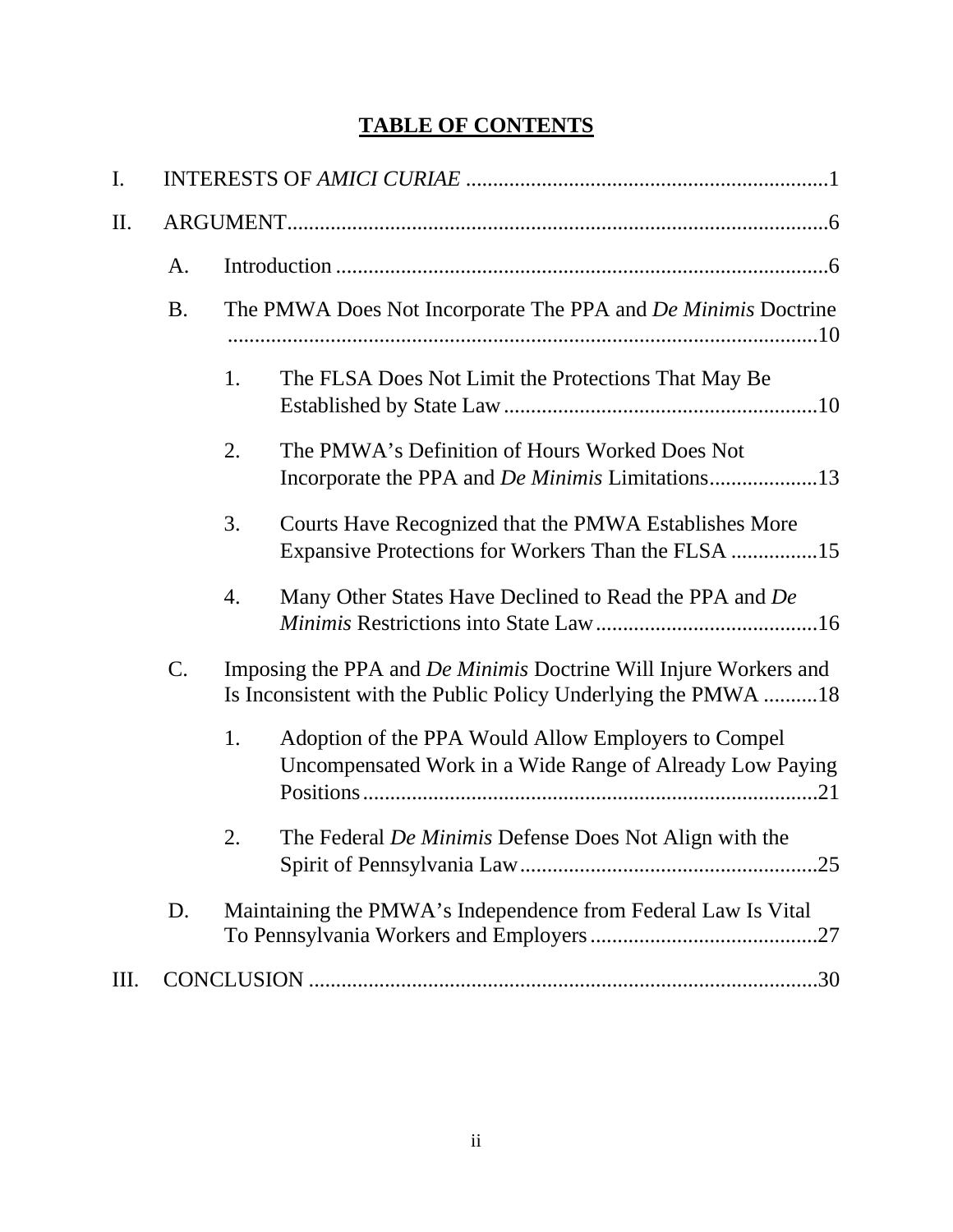## **TABLE OF AUTHORITIES**

| <b>Cases</b><br>Page(s)                                                                     |
|---------------------------------------------------------------------------------------------|
|                                                                                             |
| Anderson v. State, Dep't of Soc. & Health Servs., 63 P.3d 134 (2003)16                      |
| Bayada Nurses, Inc. v. Commw., Dep't of Labor & Indus., 8 A.3d 866 (2010) 11,<br>12, 15, 16 |
| Bayada Nurses, Inc. v. Commw., Dep't of Labor & Indus., 958 A.2d (Pa. Commw.                |
| Bonds v. Gms Mine Repair & Maint., 2017 Pa. Dist. & Cnty. Dec. LEXIS 10622                  |
| Borough of Beaver v. Liston, 464 A. 2d 679 (Pa. Commw. 1983)14                              |
| Busk v. Integrity Staffing Sols., et al., 905 F.3d 387 (6th Cir. 2018)16                    |
| Chevalier v. Gen. Nutrition Ctrs., Inc., 220 A.3d 1038 (Pa. 2019) 7, 11, 12, 15             |
|                                                                                             |
| Frlekin v. Apple Inc., No. S243805, 2020 WL 727813 (Cal. Feb. 13, 2020)16                   |
|                                                                                             |
| In re Cargill Meat Sols. Wage & Hour Litig., 632 F. Supp. 2d 368, 393 (M.D. Pa.             |
|                                                                                             |
| Integrity Staffing Solutions, Inc. v. Busk, No. 13-cv-433, 2014 WL 3866627 (U.S.),          |
| Irrera v. Southeastern Pa. Transp. Auth., 331 A. 2d 705 (Pa. Super. 1974) 14                |
|                                                                                             |
|                                                                                             |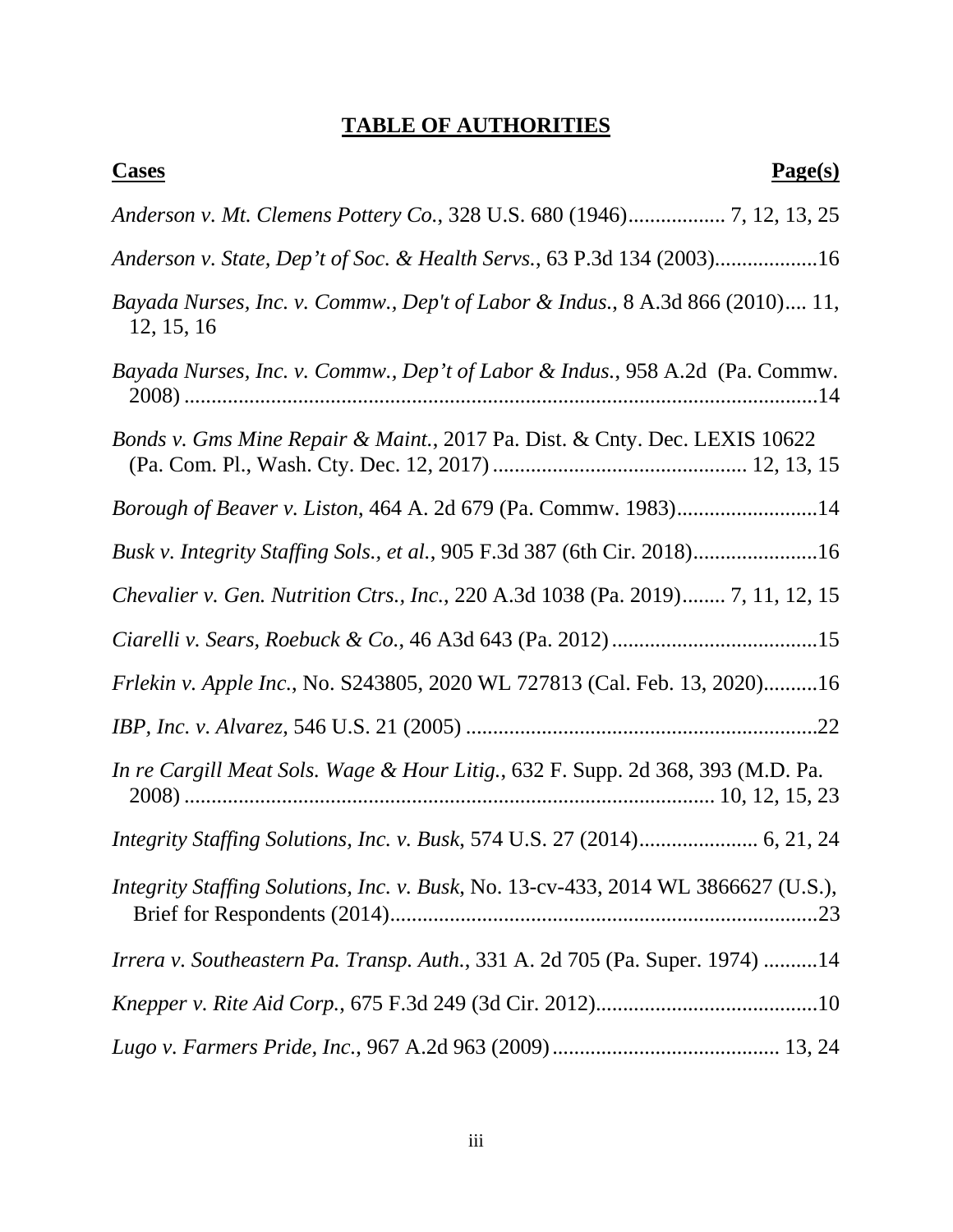| McMillan v. Massachusetts Soc. for Prevention of Cruelty To Animals, 140 F.3d  |
|--------------------------------------------------------------------------------|
| McWreath v. Dep't of Public Welfare, 26 A. 3d 1251 (Pa. Commw. 2011)13         |
| Pac. Merch. Shipping Ass'n v. Aubry, 918 F.2d 1409 (9th Cir. 1990)10           |
| Parow v. Howard, No. 021403A, 2003 WL 23163114 (Mass. Super. Nov. 12,          |
|                                                                                |
|                                                                                |
| State of N.Y., et al. v. Scalia, No. 20-cv-01689 (S.D.N.Y. Feb. 26, 2020)9, 28 |
| Stevens v. Brink's Home Sec., Inc., 162 Wash. 2d 42, 169 P.3d 473 (2007)16     |
| Strohl v. Brite Adventure Ctr., Inc., No. 08-CV-259 RML, 2010 WL 3236778       |
|                                                                                |
| <b>Statutes</b>                                                                |
|                                                                                |
|                                                                                |
|                                                                                |
|                                                                                |
|                                                                                |
|                                                                                |
| <b>Rules</b>                                                                   |
|                                                                                |
| <b>Regulations</b>                                                             |
|                                                                                |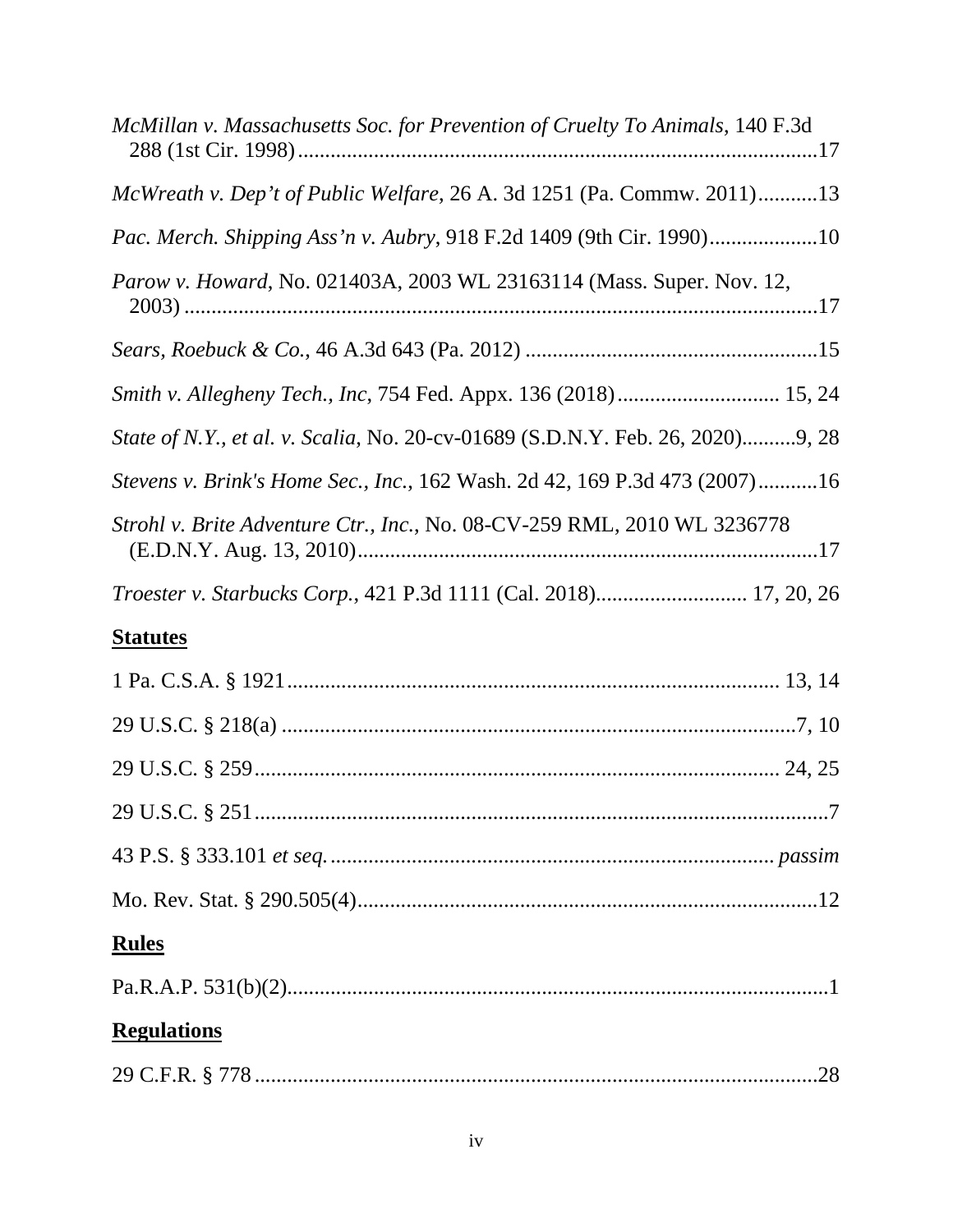## **Other Authorities**

| 2018 National Retail Security Survey, National Retail Federation, 5 (2018),<br><i>available at https://nrf.com/research/national-retail-security-survey-201821</i>                                                                                |
|---------------------------------------------------------------------------------------------------------------------------------------------------------------------------------------------------------------------------------------------------|
| 2019 National Retail Security Survey, National Retail Federation, 1 (2019),<br>available at https://cdn.nrf.com/sites/default/files/2019-06/NRSS%202019.pdf21                                                                                     |
| Michelle Anderson, Wage Theft Could Cost \$32 Million Weekly for<br>Pennsylvania's Low-Wage Workers, Rewire News, May 3, 2016, <i>available at</i><br>https://rewire.news/article/2016/05/03/wage-theft-32-million-weekly-                        |
| Annette Bernhardt et al., Broken Laws, Unprotected Workers, 22 (2009) 18, 19, 21                                                                                                                                                                  |
| Dep't of Labor, The Social And Economic Effects of Wage Violations (2014),<br>https://www.dol.gov/asp/evaluation/completed-                                                                                                                       |
| Will Evans, Behind the Smiles: Amazon's internal injury records expose the true<br>toll of its relentless drive for speed, The Center for Investigative Reporting,<br><i>available at https://www.revealnews.org/article/behind-the-smiles/22</i> |
| Emily Guendelsberger, I Worked at an Amazon Fulfilment Center; They Treat<br>Workers Like Robots, Time (July 18, 2019), available at<br>https://time.com/5629233/amazon-warehouse-employee-treatment-robots/22                                    |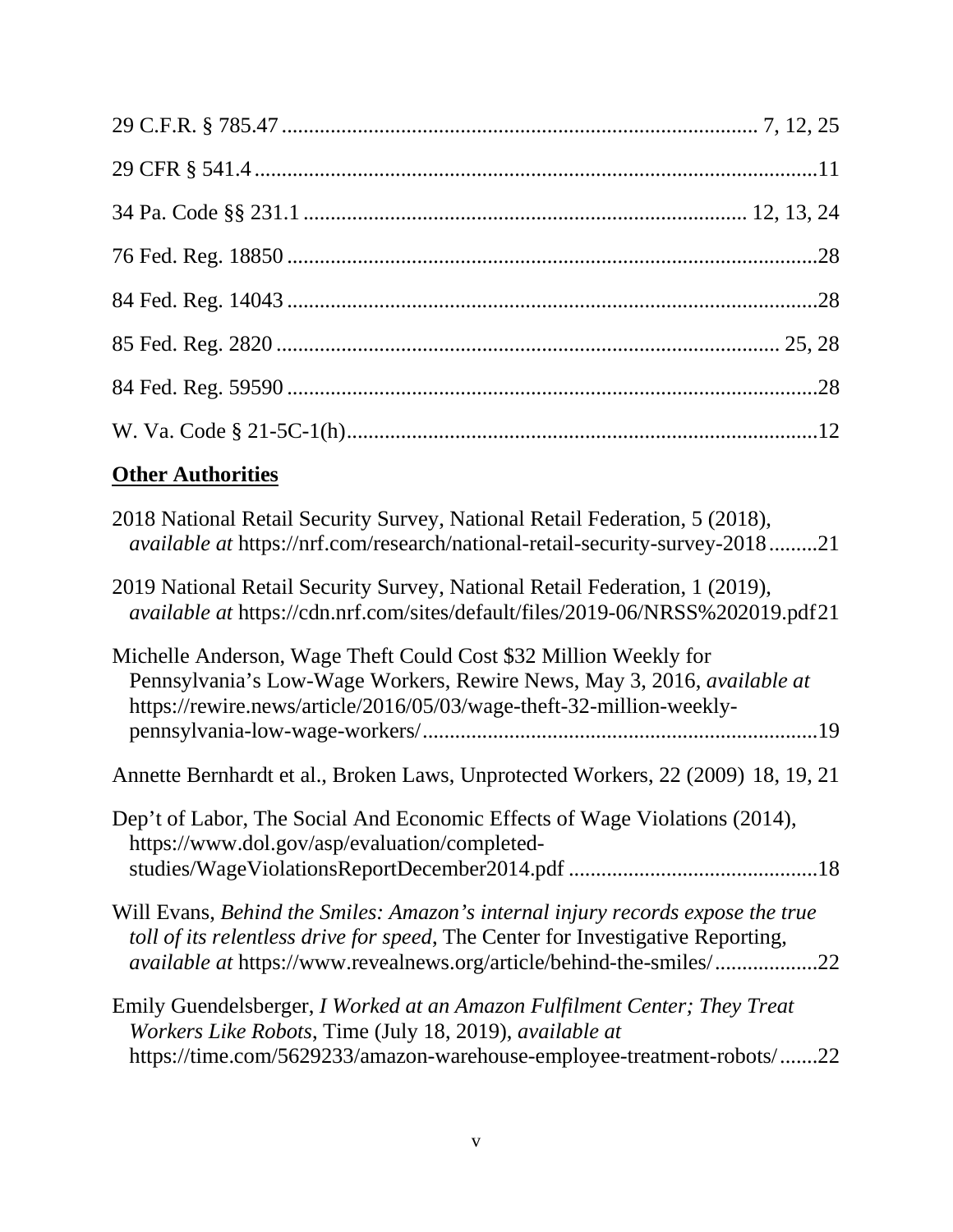| Stephen and Sandra Sheller Center for Social Justice, Temple University Beasley<br>School of Law, Shortchanged: How Wage Theft Harms Pennsylvania's Workers                                                                                  |
|----------------------------------------------------------------------------------------------------------------------------------------------------------------------------------------------------------------------------------------------|
| Brady Meixell and Ross Eisenbrey, Economic Policy Institute, An Epidemic of<br>Wage Theft Is Costing Workers Hundreds of Millions of Dollars a Year, Issue<br>Brief #385 (2014), available at https://www.epi.org/publication/epidemic-wage- |
| Stephanie Richards, Screening for Integrity: What's Missing from Integrity Staffing<br>Solutions, Inc. v. Busk, 31 ABA J. Lab. & Emp. L. 553, 553 (2016)  22, 24                                                                             |
| Charles A. Sennewald and John H. Christman, Retail Crime, Security, and Loss                                                                                                                                                                 |
| Unfulfillment Centres: What Amazon Does to wages, Economist (Jan. 20, 2018),<br>available at https://www.economist.com/united-states/2018/01/20/what-amazon-                                                                                 |
|                                                                                                                                                                                                                                              |
|                                                                                                                                                                                                                                              |
| U.S. Dep't of Labor, Wage & Hour Div., News Release No. 17-0807-NAT,                                                                                                                                                                         |
| U.S. Dep't of Labor, Wage & Hour Div., Opinion Letter, FLSA2019-628                                                                                                                                                                          |
| U.S. Dep't of Labor, Wage & Hour Div., Opinion Letters, FLSA2018-1 -<br>.27                                                                                                                                                                  |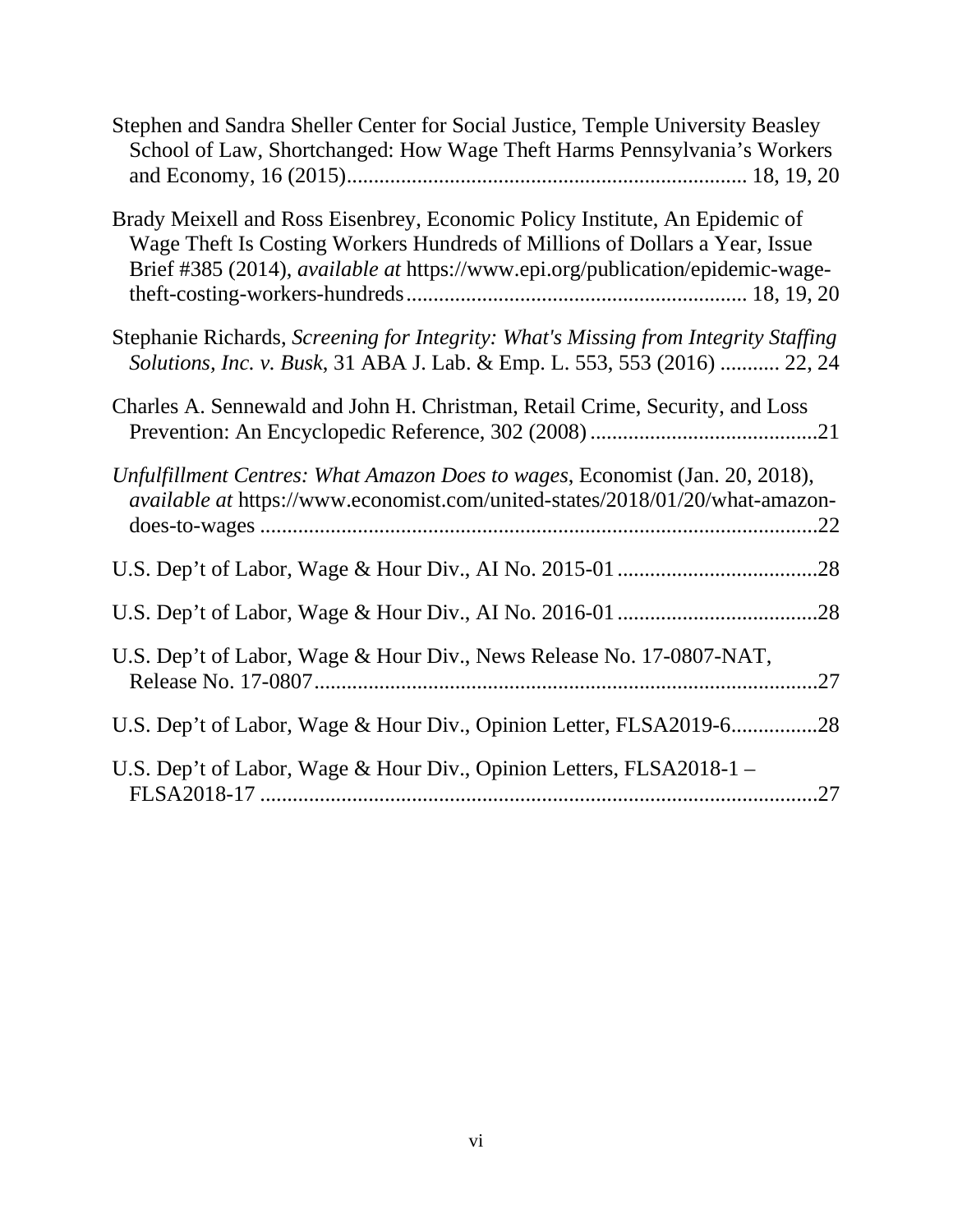#### **I. INTERESTS OF** *AMICI CURIAE*<sup>1</sup>

*Amicus Curiae* the Pennsylvania AFL-CIO is a federation of labor organizations operating throughout the Commonwealth of Pennsylvania, whose affiliated local unions, district councils, regional councils, central labor councils and area labor federations represent approximately 800,000 working men and women who reside in virtually every community in the Commonwealth and who, along with their families, comprise a very substantial portion of Pennsylvania residents. The Pennsylvania AFL-CIO is the central address and public policy voice of Unions in both the public and private sectors of our Commonwealth's economy. Among the goals and missions of the Pennsylvania AFL-CIO is the protection and assurance of adherence to the precepts of our Constitution and the proper application and administration of the laws of this Commonwealth including, but not limited to, the essential public policy embodied in the Pennsylvania Minimum Wage Act to protect working men and women from the disproportionate bargaining power potentially imposed by certain employers and from unreasonably low wages that would otherwise not be consistent with the value of the services they render in the private and public sectors of our economy.

*Amicus Curiae* the Service Employees International Union ("SEIU") is an

<sup>1</sup> Pursuant to Pa.R.A.P. 531(b)(2), *Amici* certify that no person or entity other than *Amici* or their respective counsel either (i) paid, in whole or in part, for the preparation of this brief or (ii) authored, in whole or in part, any aspect of this brief.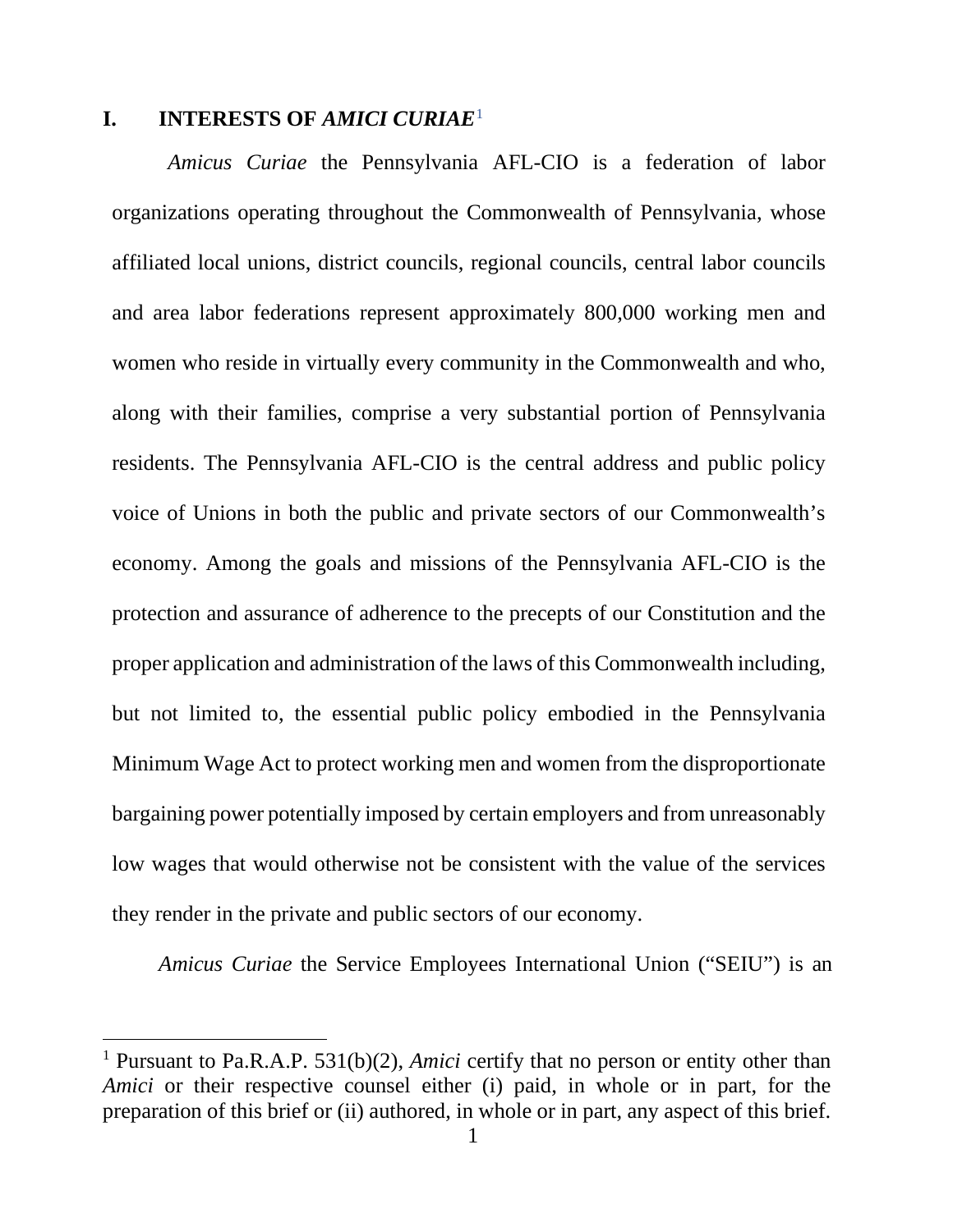international labor union representing more than 2.2 million men and women in healthcare, property services, and public service employment in the United States, its Territories and Canada. SEIU advocates for workers on a diverse range of matters of concern in the workplace.

*Amicus Curiae* the United Food and Commercial Workers International Union ("UFCW") is a labor organization of 1.3 million members representing workers across the United States in industries including poultry, meat packing and other food processing, retail food and non-food retail, hospitals, nursing homes, other healthcare, and the chemical industry. UFCW represents workers and fights to broaden civil, labor, and human rights for all workers in the U.S.

*Amicus Curiae* Community Legal Services of Philadelphia ("CLS") is a nonprofit legal services organization founded in 1966 that represents thousands of lowincome Philadelphians every year in a variety of civil legal cases. CLS advocates for workplace rights of its mostly non-union clients on the federal, state, and local levels on matters including unemployment compensation, wage and hour rights, anti-discrimination, and other areas that impact poverty and economic inequality. We have litigated directly and participated as *amicus curiae* in Pennsylvania state courts on behalf of workers. We join this case because, through our representation of hundreds of individuals in wage cases over the last five decades, we see how shortchanging workers contributes to poverty and lack of economic mobility in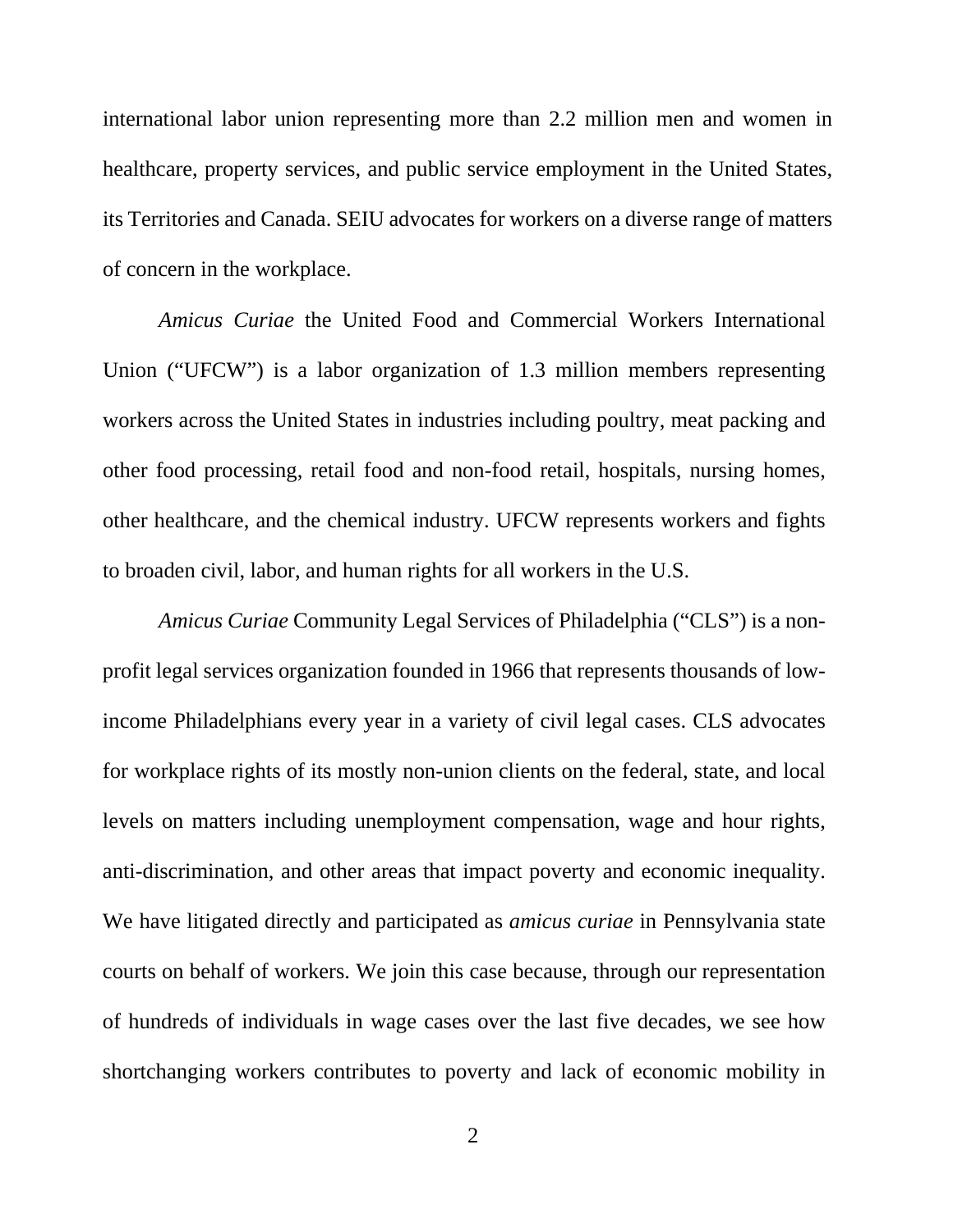Pennsylvania.

*Amicus Curiae* the National Employment Law Project ("NELP") is a national non-profit legal organization with over 50 years of experience advocating for workers' rights to fair pay. NELP seeks to ensure that all employees, and especially the most vulnerable ones, receive the full protection of statutory and regulatory labor standards, including baseline protections like pay for all hours worked. NELP has litigated and participated as *amicus curiae* in numerous cases addressing the rights of workers under the Fair Labor Standards Act and state wage and hour laws. NELP also provides policy and legal assistance to worker centers, labor organizations and community-based organizations in Pennsylvania regarding wage and hour rights, and this collaboration informs its position in this case.

*Amicus Curiae* the National Employment Lawyers Association ("NELA") is the largest professional membership organization in the country focused on empowering workers' rights plaintiffs' attorneys. NELA and its 69 circuit, state, and local affiliates have a membership of over 4,000 attorneys who are committed to protecting the rights of workers in employment, wage and hour, labor, and civil rights disputes. NELA members routinely litigate wage and hour cases in Pennsylvania, and have an interest in ensuring that the Pennsylvania Minimum Wage Act continues to protect Pennsylvania's low-wage workers, a population that is disproportionately vulnerable to wage theft and other illegal treatment in the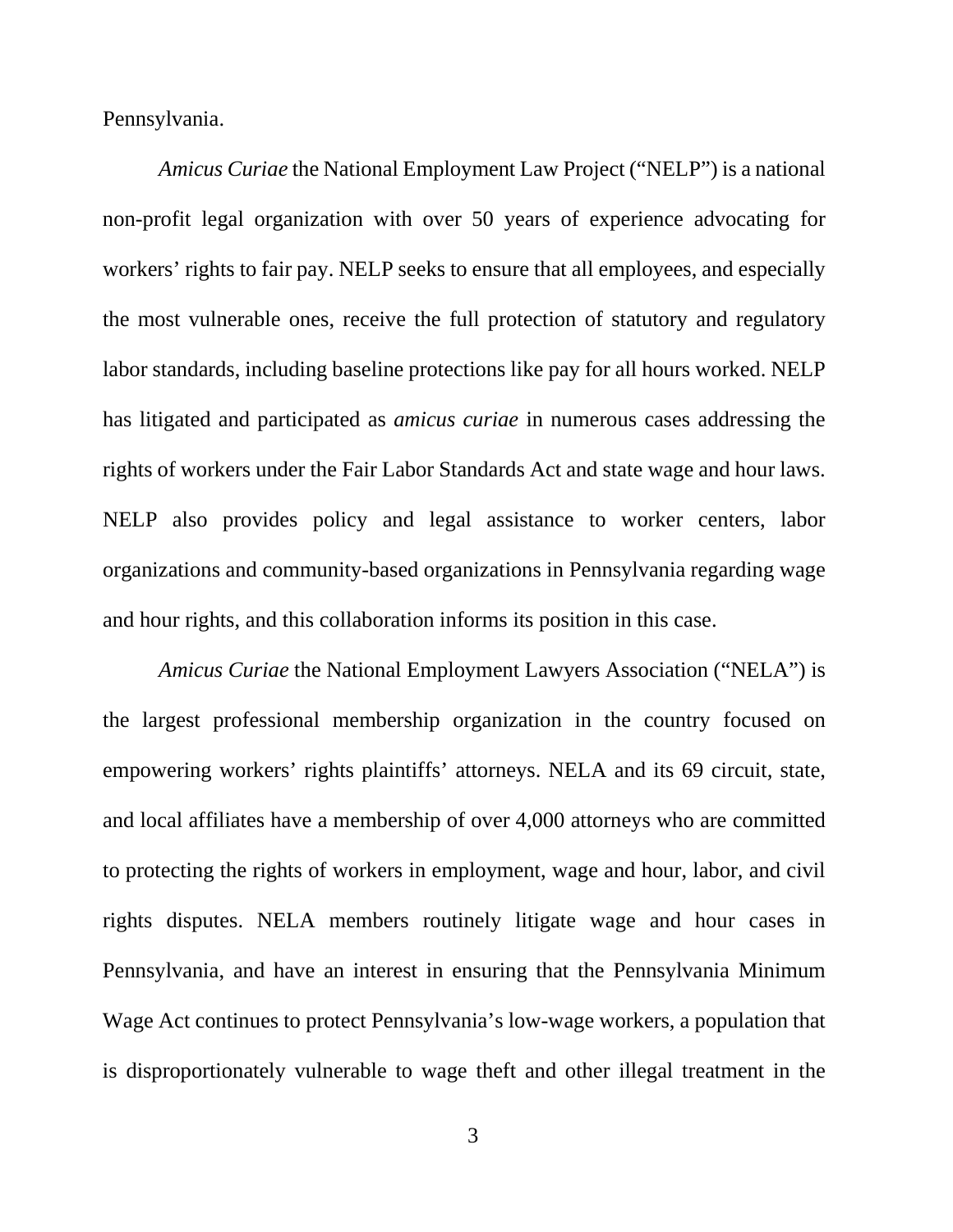workplace.

*Amicus Curiae* the Western Pennsylvania Employment Lawyers Association ("WPELA") and NELA-Eastern PA ("NELA-EPa") are Pennsylvania-based affiliates of NELA. WPELA has approximately 49 members, and NELA-EPa has approximately 80 members, all of whom have certified that at least 51 percent of their employment law practice is devoted to advocating for employees in Pennsylvania. Many WPELA and NELA-EPa members regularly represent employees in actions under the Pennsylvania Minimum Wage Act. Therefore, their current and prospective clients have a great interest in the outcome of this matter.

*Amicus Curiae* Justice at Work is a non-profit organization with offices in Philadelphia and Pittsburgh, Pennsylvania. Justice at Work supports low-wage workers as they pursue economic and social justice through the provision of legal services, education, and advocacy. For almost 40 years, Justice at Work has provided direct legal assistance to thousands of workers in Pennsylvania and improved the living and working conditions of a much larger number through advocacy and impact litigation, including representation of groups of workers and class action litigation. Justice at Work therefore has a strong interest in protecting the rights of workers in Pennsylvania.

*Amicus Curiae* Towards Justice is ("TJ") is a non-profit law firm based in Denver, Colorado that seeks to advance economic justice through impact litigation,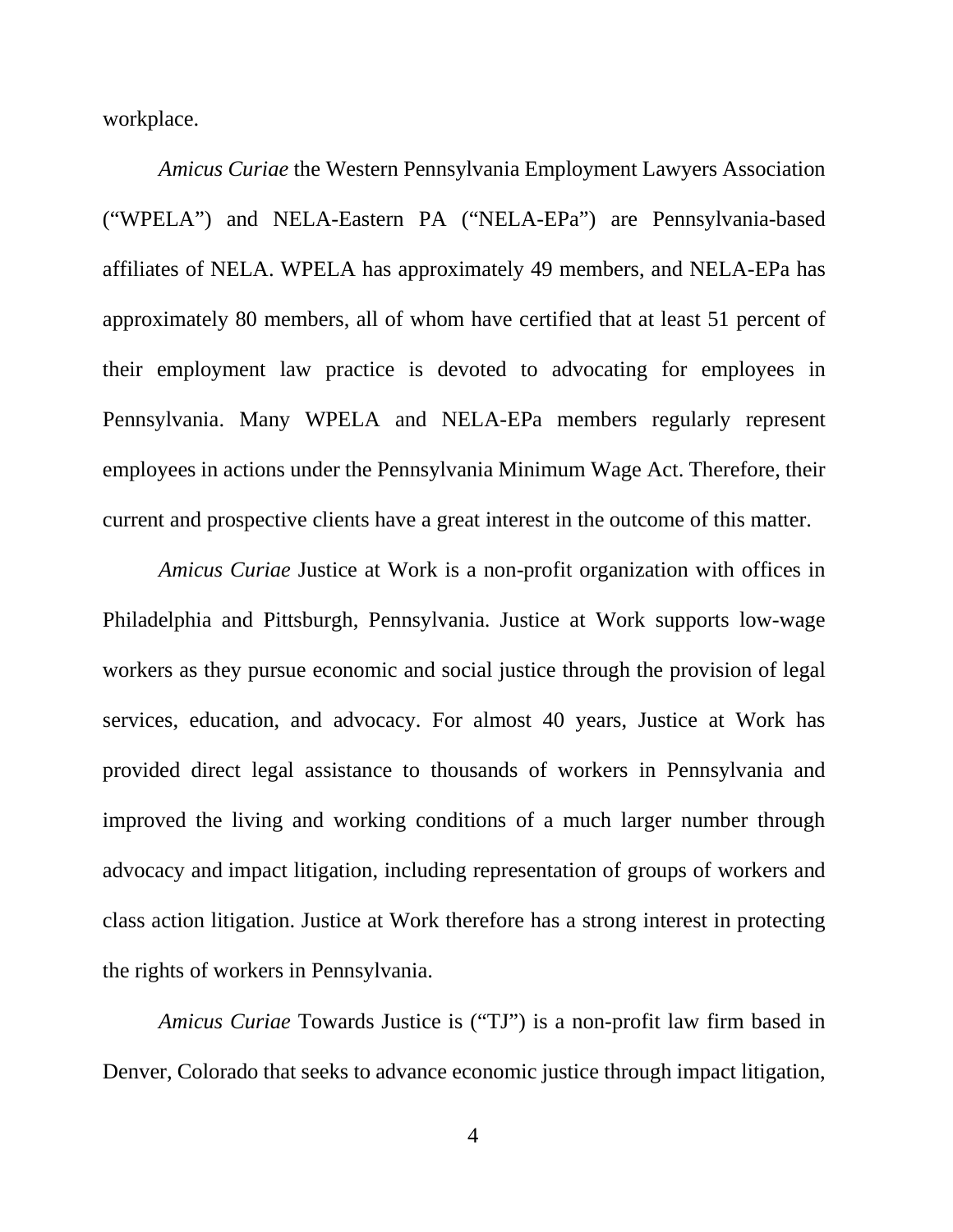strategic policy advocacy, and collaboration with workers, community groups, and governmental agencies. TJ represents and advocates for low wage and exploited workers nationwide. TJ engages in legislative and policy advocacy at the state level, including but not limited to ensuring that state laws provide worker protections above and beyond the minimums set by the FLSA.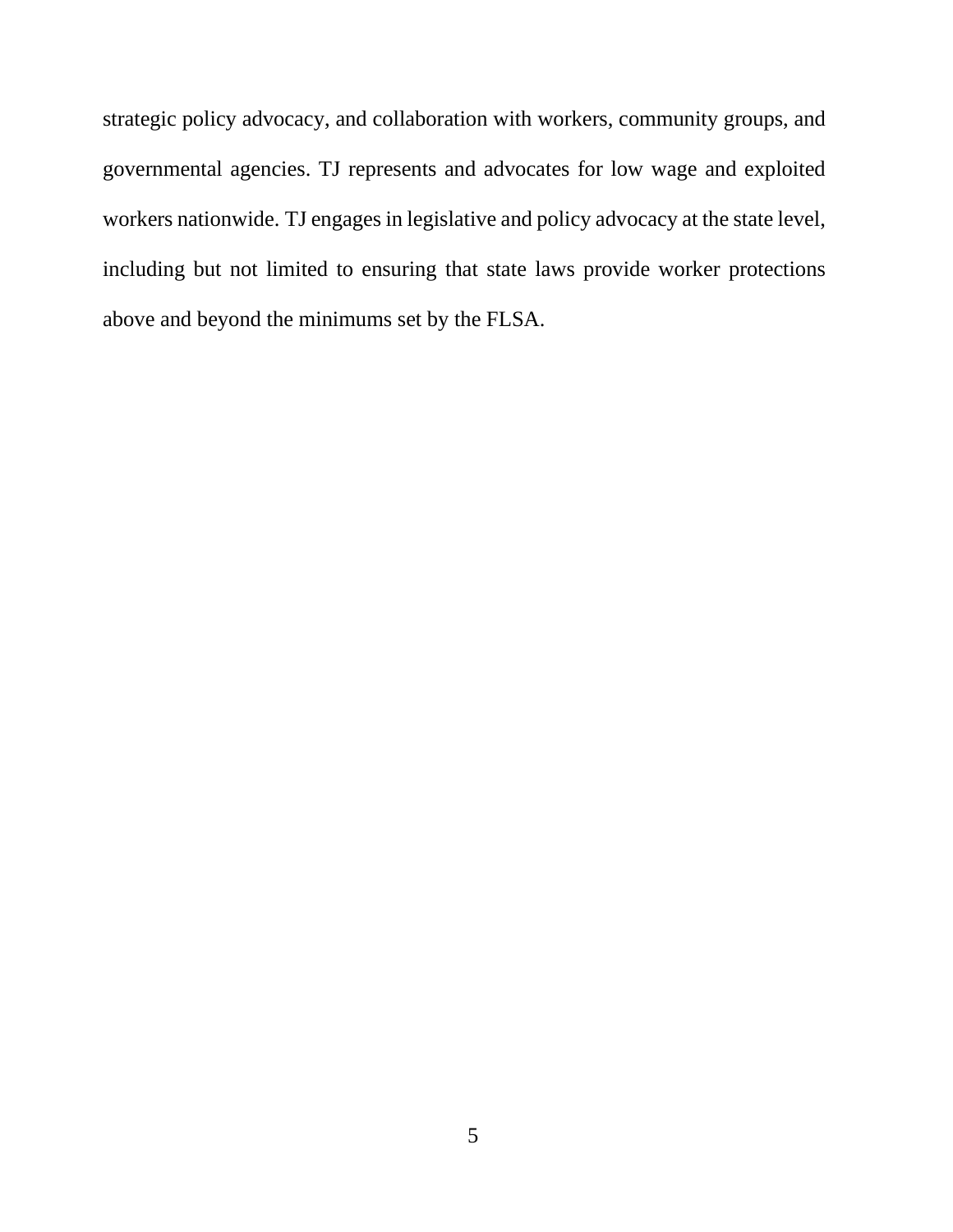#### **II. ARGUMENT**

#### **A. Introduction**

Plaintiffs Neil Heimbach, Karen Salasky, and the class of men and women who engage in the grueling work necessary to make sure that residents of Pennsylvania receive the Amazon purchases of their choosing with unprecedented speed, ask this Court to confirm its prior precedent and the holdings of numerous state and federal courts to find that the Pennsylvania Minimum Wage Act, 43 P.S. §§ 333.101 *et seq.* ("PMWA"), is more protective than the federal floor of worker protections set by the Fair Labor Standards Act of 1938 ("FLSA").

The undersigned *Amici* – national and local public interest organizations and labor organizations that do not merely support but actively engage in efforts to ensure the fair treatment of workers – march shoulder to shoulder with these Pennsylvania workers, and urge this Court to continue to honor the Pennsylvania General Assembly's clearly adopted public policy to protect employees in our Commonwealth from the "evils of unreasonable and unfair wages" that are "not fairly commensurate with the value of the services rendered," 43 P.S. § 333.101, and to hold that Pennsylvania law is more protective of the rights of this Commonwealth's workers than the FLSA as interpreted by the United States Supreme Court's decision in *Integrity Staffing Solutions, Inc. v. Busk,* 574 U.S. 27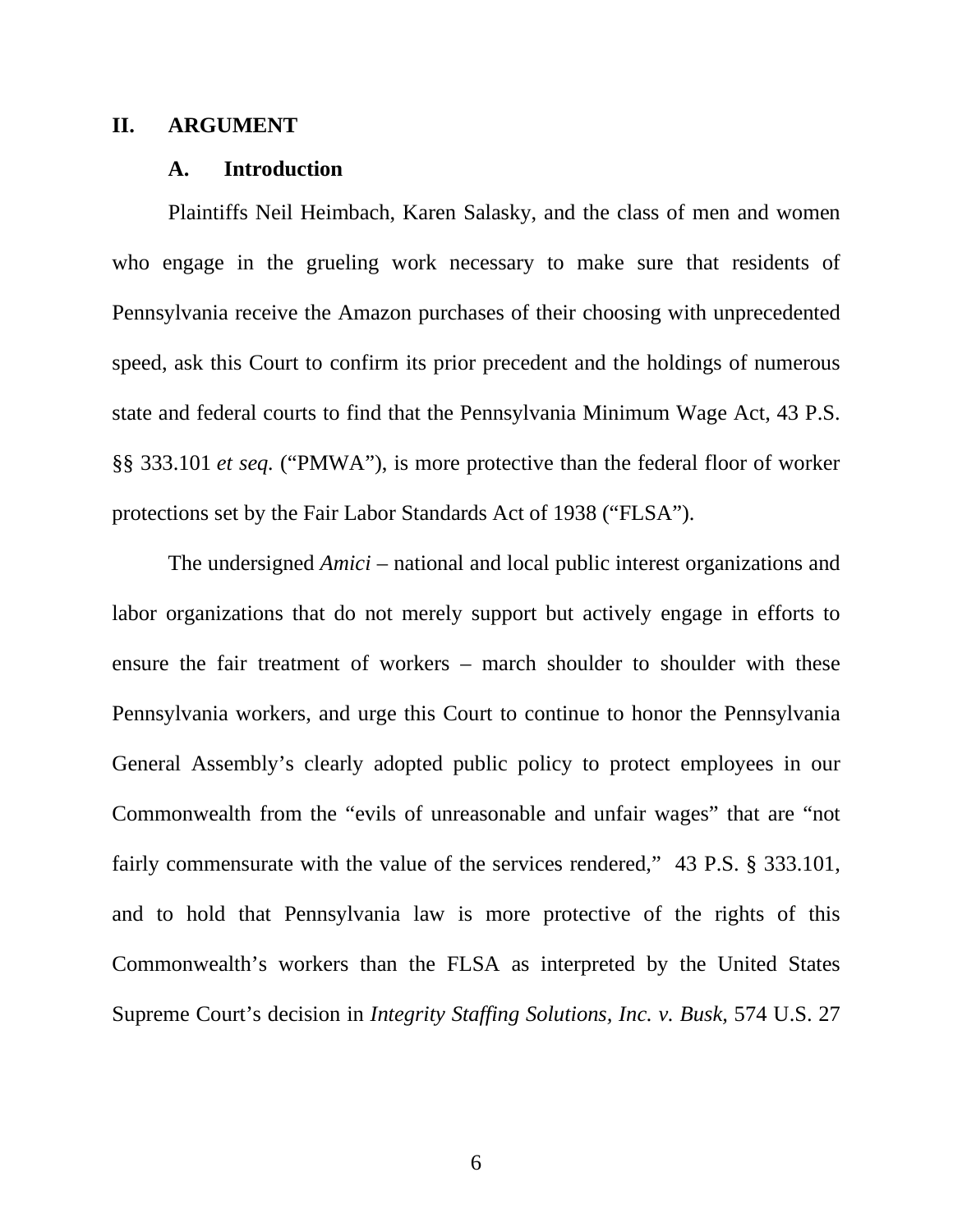(2014) ("*ISS*"). This Honorable Court should have little trouble in so determining, as such a decision is based upon the foundation of both law and sound public policy.

Adopted in 1938 under the leadership of then Secretary of Labor Frances Perkins and President Franklin D. Roosevelt, the FLSA was never intended to supplant or restrict any state's right to ensure better treatment of its workers than that set by the federal minimum. *See* 29 U.S.C. § 218(a) (savings clause). And, as this Court recently emphasized, when the Pennsylvania General Assembly adopted the PMWA in 1968, it did not "mince words in stating its purpose and fervently indicating its intent to use the Commonwealth's police power to increase employee wages." *Chevalier. Gen. Nutrition Ctrs., Inc.*, 220 A.3d 1038, 1055 (Pa. 2019).

Indeed, as numerous courts have held, $2$  Pennsylvania has never adopted the federal Portal-to-Portal Act, 29 U.S.C. §§ 251 *et seq.* ("PPA"), which was passed by Congress with the express purpose of limiting compensation that would otherwise be owed to workers under the plain language of the FLSA prior to its amendment.<sup>3</sup> Nor has Pennsylvania incorporated the *de minimis* rule – another affirmative defense designed to keep money in the pocket of employers for work performed by its workforce if it is deemed "insubstantial" or "insignificant" (even if such "trifles" performed by individual workers collectively add up to millions of dollars in savings

<sup>2</sup> *See infra*, note 9.

<sup>3</sup> *See infra*, note 6.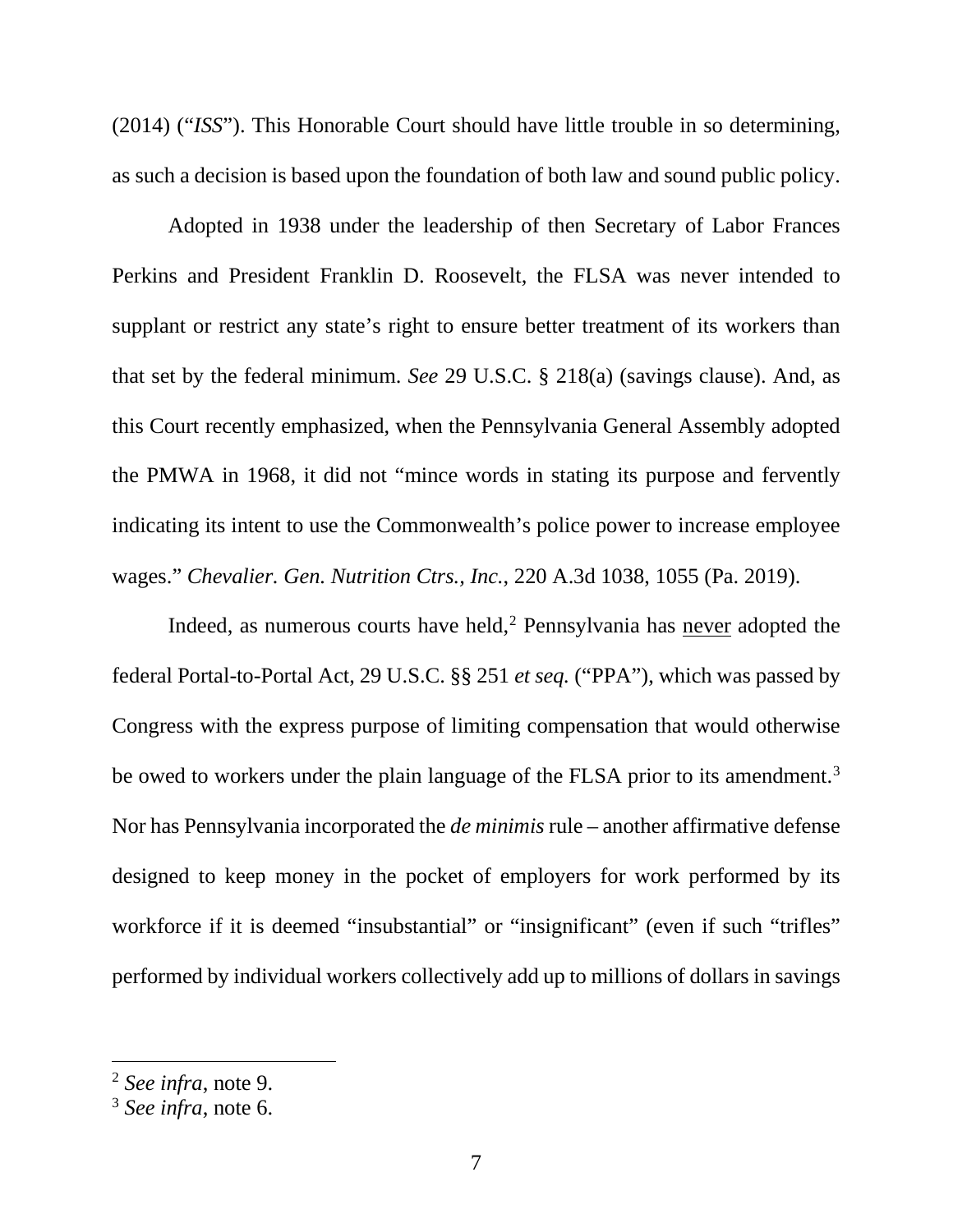for a company when aggregated). *See* 29 C.F.R. § 785.47; *see also Anderson v. Mt. Clemens Pottery Co.*, 328 U.S. 680, 690-91 (1946). The principles of the PPA and the *de minimis* rule plainly contradict the PMWA's goals of vigorously protecting the rights of workers who, due to a lack of economic bargaining power, count on state law to protect their basic wage and hour rights.

Importing the PPA and the *de minimis* rule into the PMWA would have an exceptionally negative impact on Pennsylvania's low-wage workers, who already face significant wage violations from employers seeking to race to the bottom by reducing labor costs in service of their bottom lines. It would condone denials of pay for pre- and post-shift activities that clearly constitute "work" under both a legal and common sense understanding of the word; and it would allow employers to shave minutes per day – *hundreds* of hours per year – from workers' earnings for services performed for the benefit of their employers. Such a result would have a tremendously detrimental impact on the lives of working people in this Commonwealth, including their ability to care for and raise their families and engage fully in our Commonwealth's economy.

Defendants Amazon.com, Inc., Amazon.com.DEDC, LLC, and one of its numerous third party staffing companies -- Integrity Staffing Solutions, Inc. (together "Amazon") ask this Court to ignore the traditional exercise of the states' police powers so that Amazon may rely solely on the federal floor of the FLSA when

8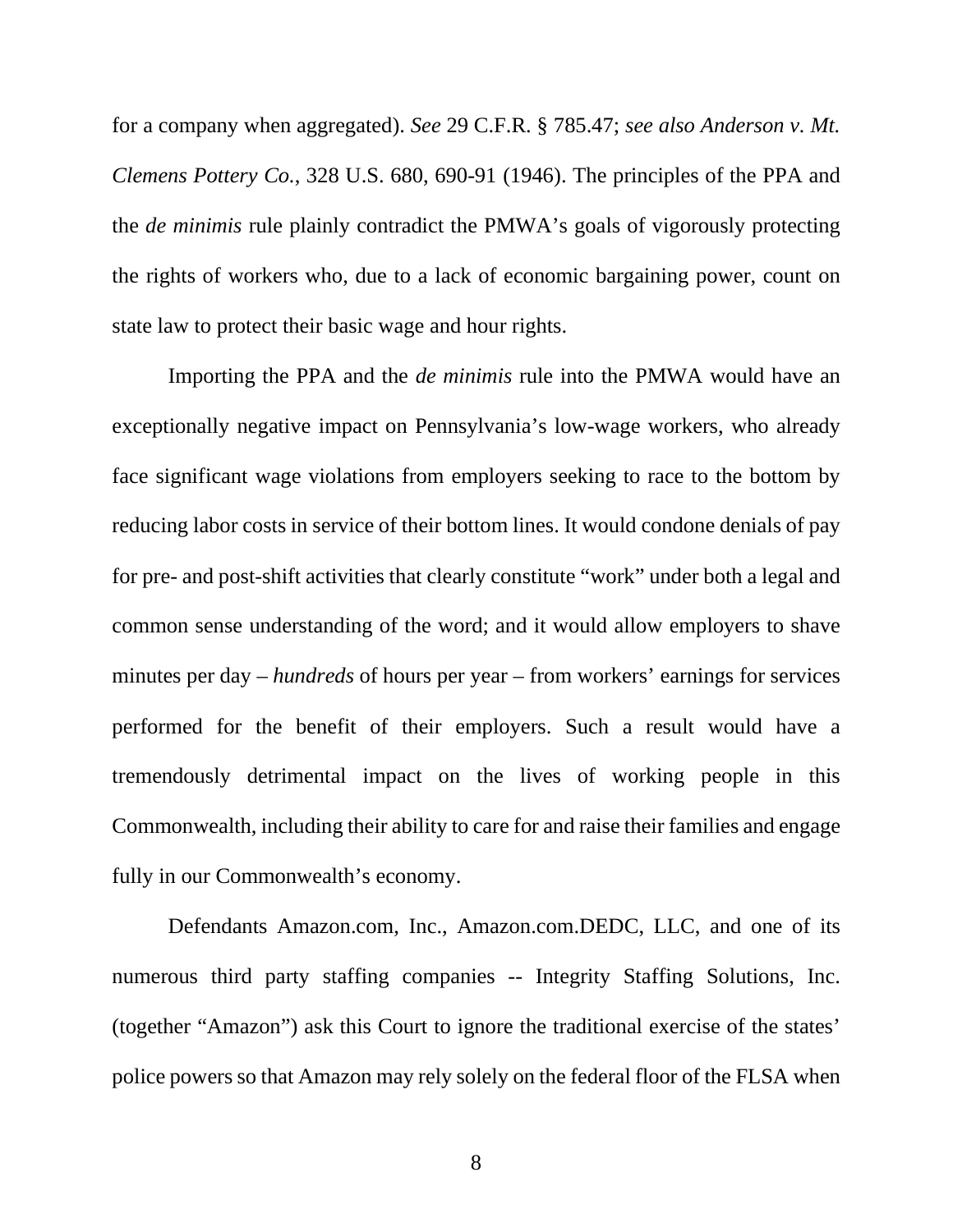calculating its labor costs and imposing its labor compensation practices. It should come as no surprise that Amazon would far prefer not to pay its warehouse workers an hourly wage for the time it requires them to spend on its premises waiting to undergo and undergoing mandatory security screening. Less money in workers' pockets means more profits and better bottom lines for executives and shareholders.

This Court should not accept Amazon's invitation. Rejection of the federal limitations imported into the FLSA is consistent with Pennsylvania's long tradition of protecting its workers through its own laws and recognition of federal worker protective legislation as a floor and not a federally supreme ceiling or uniformity mandate. The PMWA must be interpreted expansively, to the benefit of employees and the Pennsylvania economy. These independent statutory protections serve as a vital safeguard from changes in federal protections arising from the shifting objectives of different administrations less mindful of the rights of American workers than under Secretary Perkins.<sup>4</sup> It is neither in the interest of the Commonwealth nor in the interest of Pennsylvania employers and employees to be subject to such inconsistency and uncertainty. This Court should continue

<sup>4</sup> On February 26, 2020, eighteen states, including Pennsylvania, filed a lawsuit to challenge the recent U.S. Department of Labor ("DOL") regulation regarding the standard for joint employment as unlawful, asserting that the new regulation would "undermine critical workplace protections for the country's low- and middle-income workers, and lead to increased wage theft and other labor law violations." Complaint, *State of N.Y., et. al. v. Scalia*, No. 20-cv-01689 (S.D.N.Y. Feb. 26, 2020).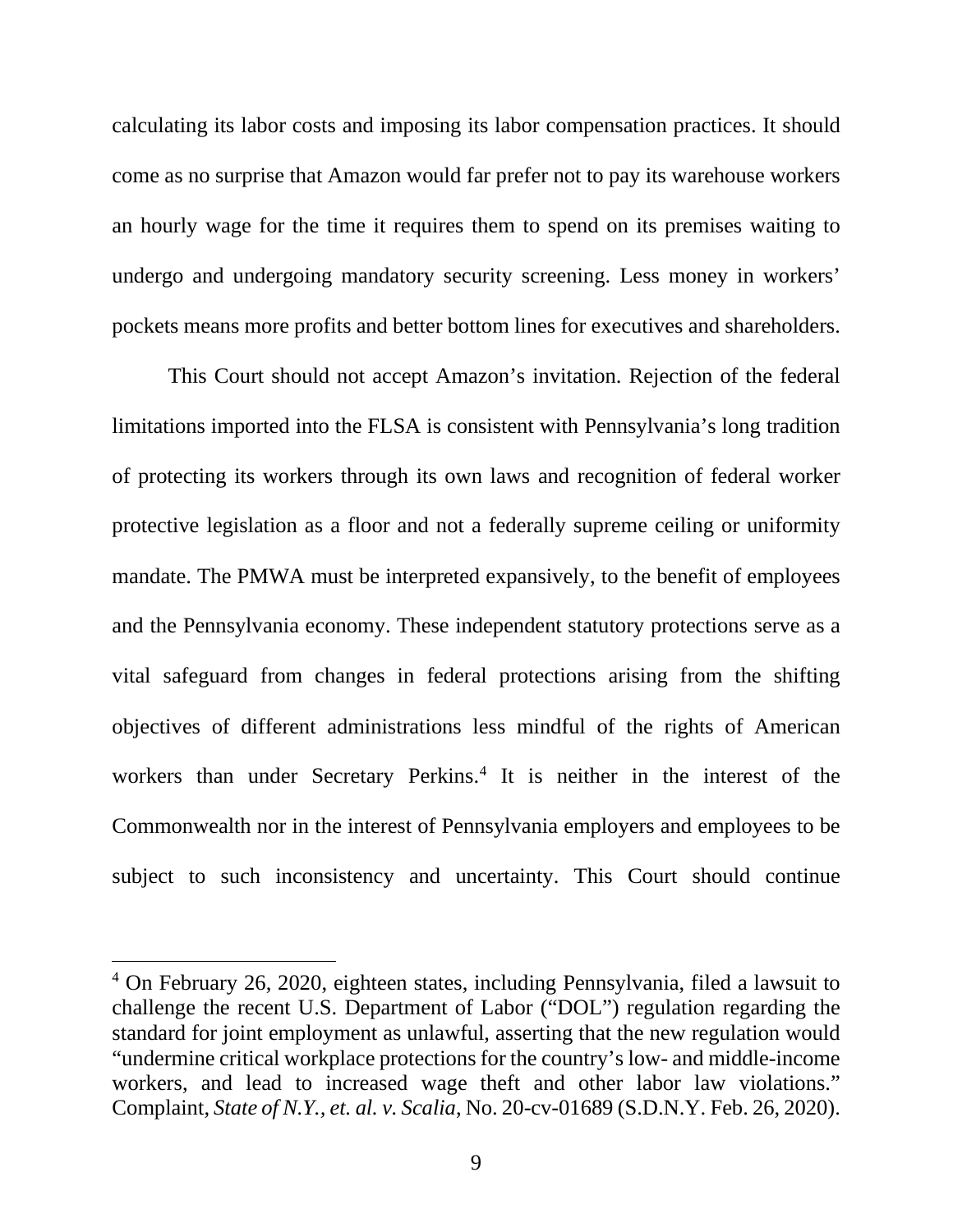Pennsylvania's longstanding commitment to advancing the rights of Pennsylvania workers and decline to read the PPA and the *de minimis* rule into the PMWA.

## **B. The PMWA Does Not Incorporate the PPA and** *De Minimis*  **Doctrine**

Rejection of the FLSA's limitations on compensation through the PPA and *de* 

*minimis* rule is consistent with Pennsylvania's unmistakable intent to confer more

generous protections to Pennsylvania workers.

## **1. The FLSA Does Not Limit the Protections That May Be Established by State Law**

The plain language of the FLSA "evinces a clear intent to preserve rather than

supplant state law." *Knepper v. Rite Aid Corp.*, 675 F.3d 249, 262 (3d Cir. 2012).

It states:

No provision of this chapter or of any order thereunder shall excuse noncompliance with any Federal or State law or municipal ordinance establishing a minimum wage higher than the minimum wage maximum work week lower than the maximum workweek under this chapter.

29 U.S.C. § 218(a). Federal courts have found that "the purpose behind the FLSA is to establish a national *floor* under which wage protections cannot drop, not to establish absolute uniformity in minimum wage and overtime standards nationwide at levels established in the FLSA." *Pac. Merch. Shipping Ass'n v. Aubry*, 918 F.2d 1409, 1425 (9th Cir. 1990); *In re Cargill Meat Sols. Wage & Hour Litig*., 632 F. Supp. 2d 368, 393 (M.D. Pa. 2008) (intent of savings clause "was to leave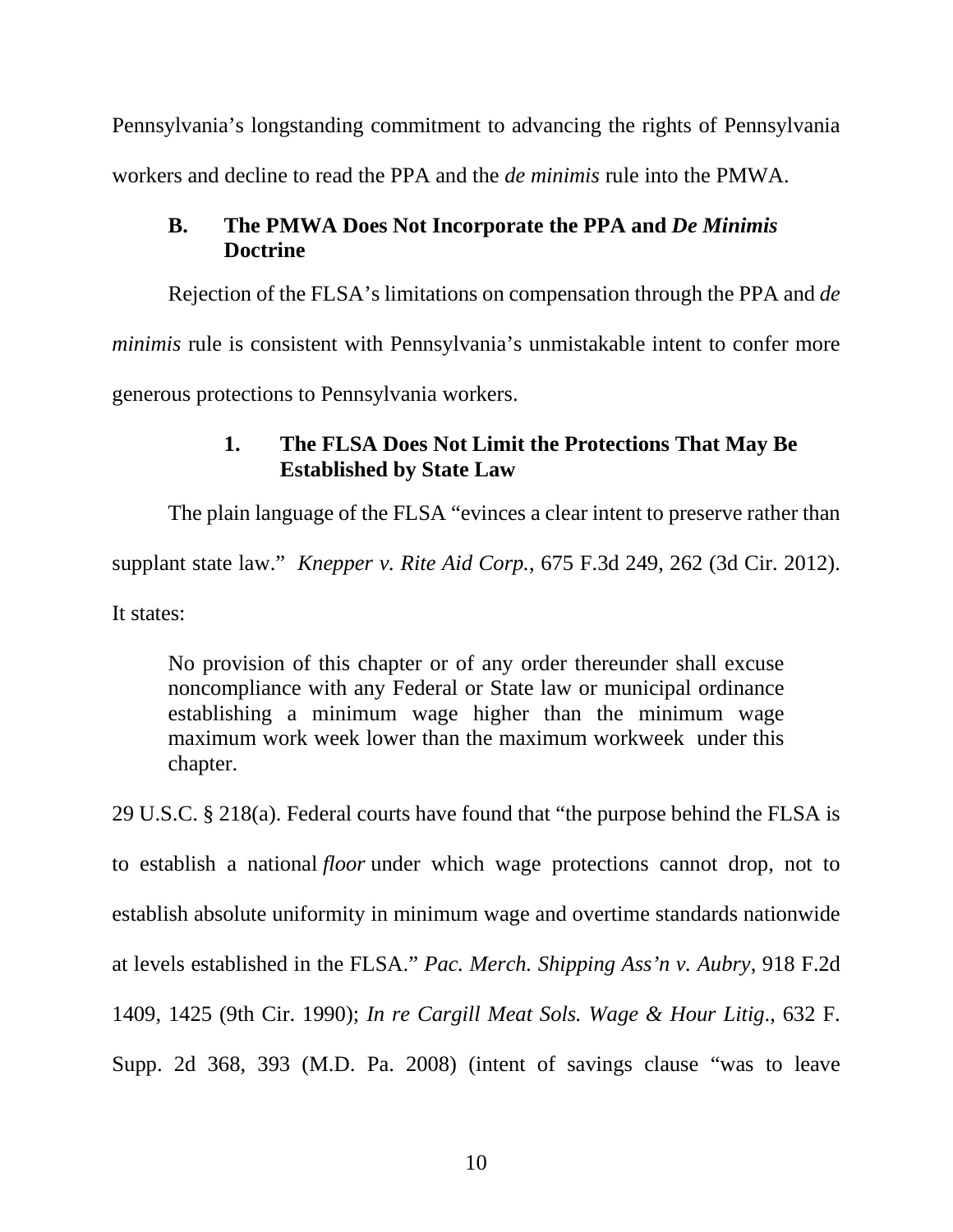undisturbed 'the traditional exercise of the states' police powers with respect to wages and hours more generous than the federal standards.'") (quotation omitted); *see also* 29 C.F.R. § 541.4 ("The [FLSA] provides minimum standards that may be exceeded, but cannot be waived or reduced.").

The PMWA's declaration of policy provides clear intent to protect workers:

In the absence of effective minimum fair wage rates for employe [e]s, the depression of wages by some employers constitutes a serious form of unfair competition against other employers, reduces the purchasing power of the workers and threatens the stability of the economy. The evils of unreasonable and unfair wages as they affect some employe[e]s employed in the Commonwealth of Pennsylvania are such as to render imperative the exercise of the police power of the Commonwealth for the protection of industry and of the employe[e]s employed therein and of the public interest of the community at large.

43 P.S. § 333.101; *see also Chevalier*, 220 A.3d at 1055. The same purpose was carried through when the PMWA was expanded in 1988 to protect "any individual employed by an employer," regardless of FLSA coverage. 43 P.S. § 333.103(h).

This Court has recognized that "[w]ith this strong public policy favoring employee protection as a backdrop," Pennsylvania courts have decisively interpreted the PMWA to establish "more beneficial wage and hour laws than those provided in the FLSA." *Chevalier,* 220 A.3d at 1055-56 (quoting *Bayada Nurses, Inc. v. Com., Dep't of Labor & Indus.*, 8 A.3d 866, 883 (2010) ("*Bayada*")). The PMWA's selective incorporation of certain FLSA provisions and/or regulations, while remaining wholly silent on or diverging from others, reflects a considered decision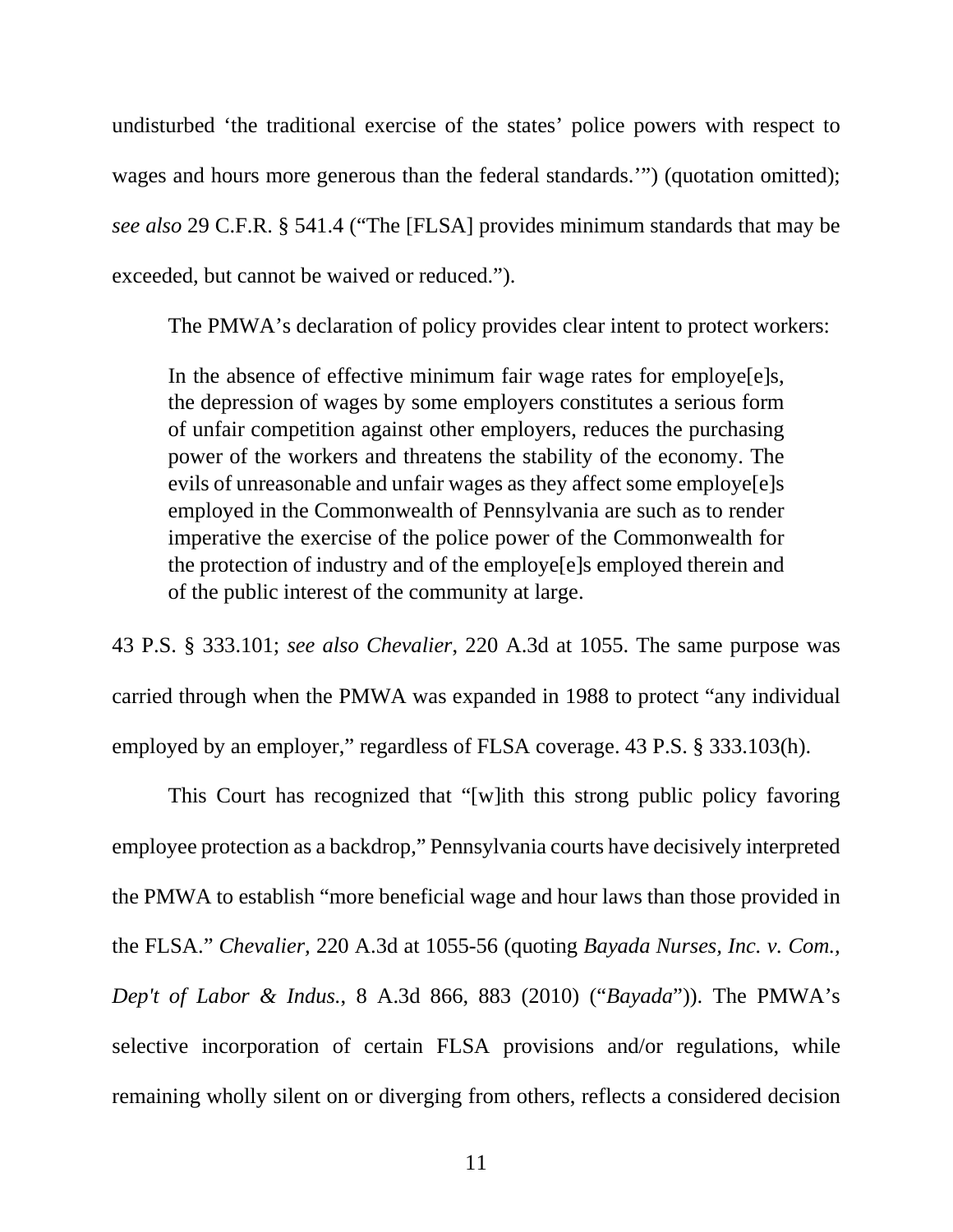to selectively authorize only some of the wage and hour provisions set out under federal law. *Id.* at 1058-59.

Though the federal *de minimis* doctrine<sup>5</sup> and the PPA<sup>6</sup> have existed since 1946 and 1947 respectively, at *no* time has either been incorporated into the PMWA, which was enacted in its current format in 1968 and amended in 1974, 1978, 1988, 1990, 1998, and 2006. Nor should it. Some states *have* expressly adopted the PPA, by including language that directly tracks the PPA7 or by express reference to the PPA specifically.<sup>8</sup> The PMWA and its implementing regulations have never contained such language. *See* 43 P.S. §§ 333.101 *et seq.*; 34 Pa. Code §§ 231.1 *et seq.* Pennsylvania regulations instead established in 1979 – thirty-two years *after* the PPA – an independent definition of hours worked that mirrors how compensable

<sup>5</sup> The federal *de minimis* doctrine is a judicially created FLSA doctrine, *Anderson*, 328 U.S. at 692, subsequently codified as a federal regulation in 1961. *See* 29 C.F.R. § 785.47 ("insubstantial or insignificant periods of time beyond the scheduled working hours, *which cannot as a practical administrative matter be precisely recorded for payroll purposes*, may be disregarded"); *Anderson*, 328 U.S. at 690-91 (where "the matter in issue concerns only a few seconds or minutes of work beyond the scheduled working hours, such trifles may be disregarded.")

<sup>&</sup>lt;sup>6</sup> Congress passed the PPA in 1947 to carve out from liability activities that the U.S. Supreme Court had found compensable pursuant to an expansive definition of hours worked under the FLSA. *Anderson*, 328 U.S. at 690-91. There is nothing in the legislative history of the PPA or related regulations to indicate that Congress sought to undermine the FLSA saving clause or otherwise interfere with the traditional power of a state to regulate more generously than the federal standards. *See*, *e.g.*, *Bonds*, LEXIS 10622, \*9; *Cargill*, 632 F. Supp. 2d at 394; *Bayada*, 8 A.3d 883.

<sup>7</sup> *See, e.g.,* W. Va. Code § 21-5C-1(h).

<sup>8</sup> *See, e.g.,* Mo. Rev. Stat. § 290.505(4).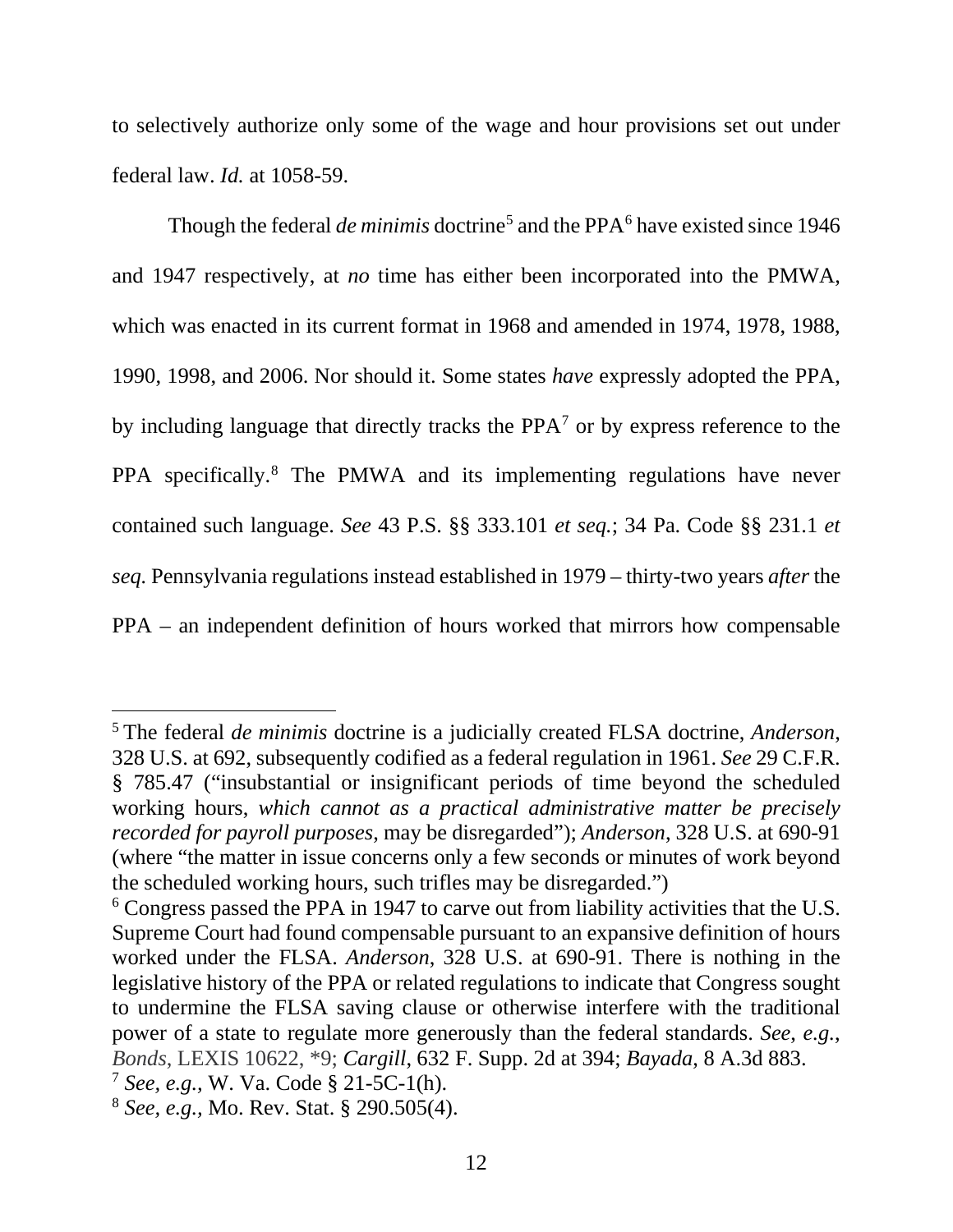work was defined under the FLSA *prior to* the introduction of the PPA. *See Anderson*, 328 U.S. at 690-91; *Bonds v. Gms Mine Repair & Maint.*, 2017 Pa. Dist. & Cnty. Dec. LEXIS 10622, \*9 (Pa. Com. Pl., Washington Cty. Dec. 12, 2017); *Lugo v. Farmers Pride, Inc.*, 967 A.2d 963, 969 (2009).

#### **2. The PMWA's Definition of Hours Worked Does Not Incorporate the PPA and** *De Minimis* **Limitations**

The PMWA requires payment of the minimum wage for all hours worked. Pennsylvania regulations provide an explicit definition of "hours worked," which has been recognized as independent from the FLSA. *Lugo*, 967 A.2d at 969 ("[T]he term 'hours worked' has been defined as a term of art by the regulations supporting the PMWA."); 34 Pa. Code § 231.1(b). ("The Term includes time during which an employee is required by the employer to be on the premises of the employer, to be on duty or to be at the prescribed work place . . .; provided . . . that time spent on the premises of the employer for the convenience of the employee shall be excluded").

To the extent the Court considers the term "worked" to be undefined in the PMWA, proper application of the Pennsylvania Statutory Construction Act, 1 Pa. C.S.A. § 1921(c), demands the conclusion that the PMWA does not incorporate the PPA or *de minimis* doctrine. The interpretation of the agency enforcing the statute should be applied unless the agency's construction is clearly erroneous. *McWreath v. Dep't of Public Welfare,* 26 A. 3d 1251 (Pa. Commw. 2011); *see also* 1 Pa. C.S.A. § 1921(c)(8) (administrative interpretations of a statute considered to ascertain the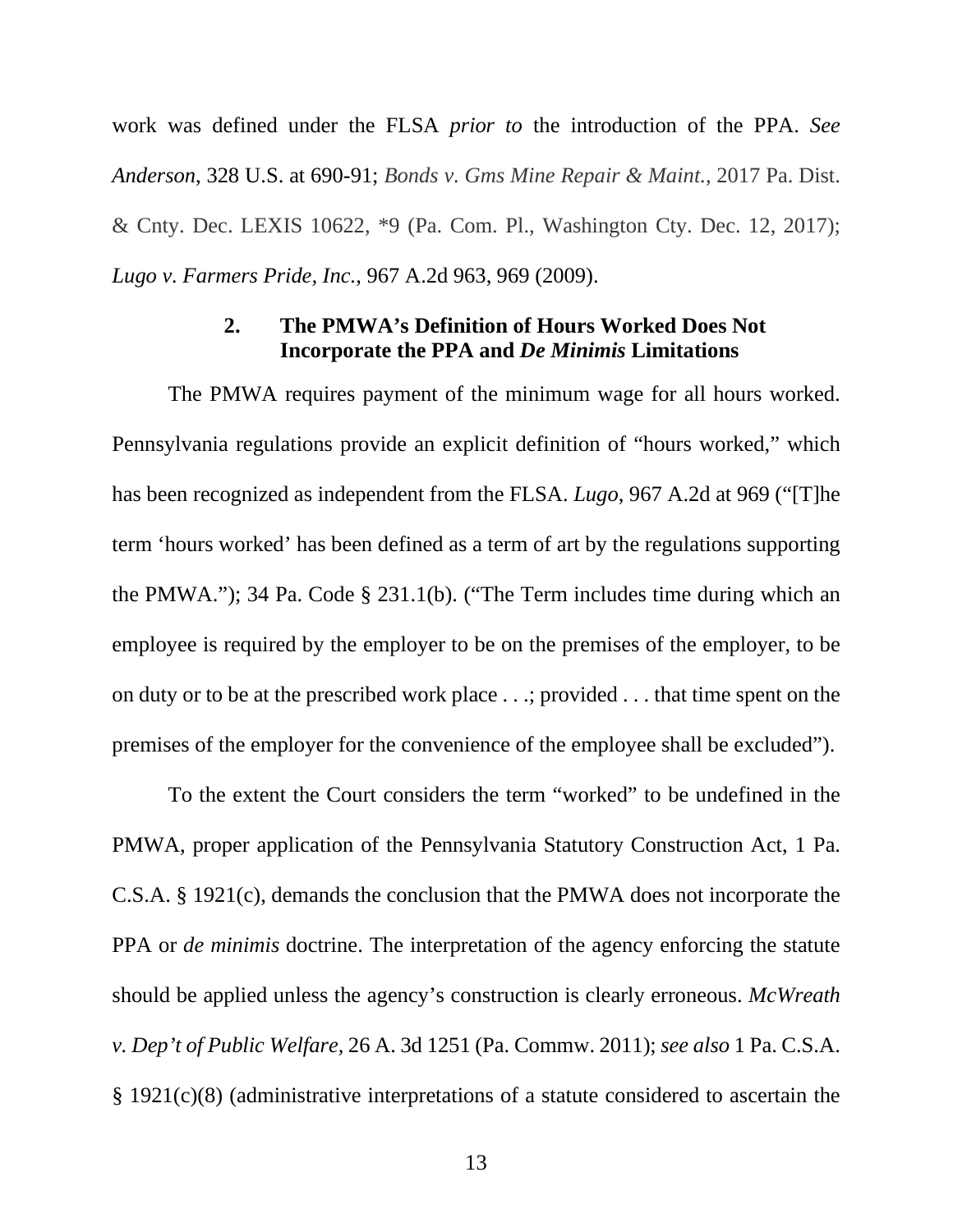intention of the legislature). "A court may not substitute its discretion for that of the administrative agency acting within the boundaries of its powers, absent fraud, bad faith or abuse of power." *Bayada Nurses, Inc. v. Commw., Dep't of Labor & Indus*., 958 A.2d 1055 (Pa. Commw. 2008).

Moreover, the statutorily prescribed object of all interpretation and construction of statutes is to ascertain and effectuate the intention of the General Assembly. 1 Pa. C.S. A. § 1921(a); *Irrera v. Southeastern Pa. Transp. Auth.,* 331 A. 2d 705 (Pa. Super. 1974). And, as detailed above, in enacting the PMWA, the General Assembly sought to exercise its police power for the protection of industry, employees and the public interest of the community at large. 43 P.S. § 333.101.

The PMWA definition manifestly includes Plaintiffs' time spent undergoing security screenings. Amazon requires employees to be on the premises or at the prescribed workplace to undergo screening, and the screenings are not mandated for the convenience of the employees. Indeed, Amazon uses security screenings to detect and deter theft and the screenings inconvenience employees, delaying their release from work and subjecting their property to scrutiny.

Further, in construing a statute, courts must favor public interest over private interest and consider consequences of a particular construction. *Borough of Beaver v. Liston*, 464 A. 2d 679 (Pa. Commw. 1983). Here, any statutory ambiguity must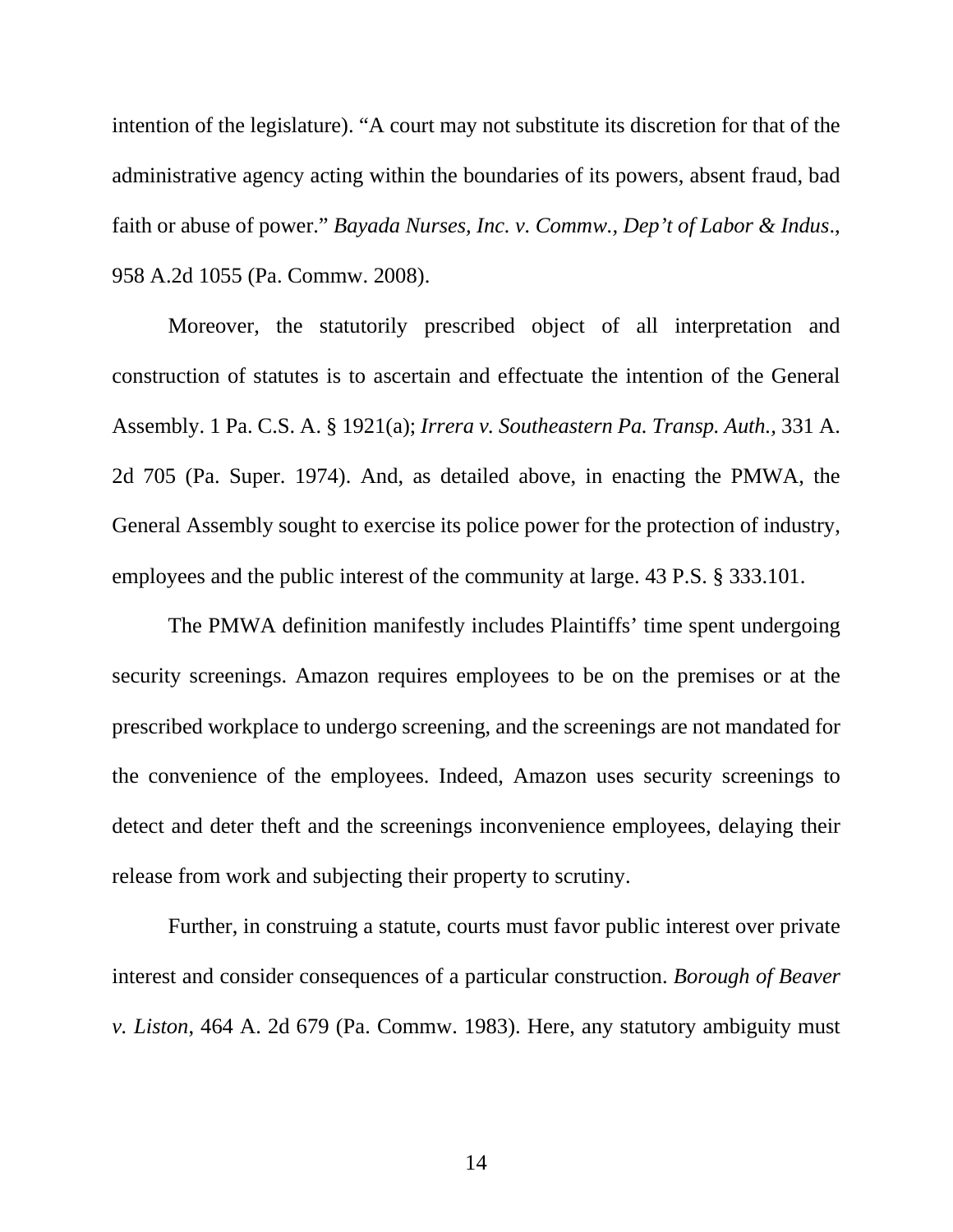be construed and resolved in favor of the public interest in fair, reasonable wages, rather than the employer's private interest in safeguarding its putative property.

## **3. Courts Have Recognized That the PMWA Establishes More Expansive Protections for Workers Than the FLSA**

A decision rejecting Amazon's attempts to impose federal limitations on the PMWA's more beneficent definition of hours worked is also consistent with the robust case law interpreting the PMWA to provide workers with rights that go beyond the FLSA's "national floor."9 It would directly follow this Court's wellreasoned opinions in *Chevalier* and *Bayada* regarding the independence of the PMWA, as well as the decisions from numerous Pennsylvania courts that speak directly on the irrelevance of the PPA and *de minimis* rule to PMWA claims. *Amici* urge this Court to follow prior decisional case law and preserve the rights of workers as intended by the PMWA.

<sup>9</sup> *See*, *e.g.*, *Chevalier,* 220 A.3d at 1058-59 (declining to import the FLSA's Fluctuating Work Week method into the PMWA); *Bayada*, 8 A.3d at 883; *Ciarelli v. Sears, Roebuck & Co.*, 46 A.3d 643, 648 (Pa. 2012) (J. McCafferty dissenting) (the FLSA's PPA and *de minimis* restrictions on compensable work were not adopted by the General Assembly); *Smith v. Allegheny Tech., Inc*, 754 Fed. Appx. 136, 141 (2018) ("Pennsylvania has not enacted the [PPA], and Pennsylvania law requires compensation for a broader range of activities . . . than the FLSA . . . [n]either the principal activity not the integral or indispensable test applies" to PMWA claims); *Bonds*, LEXIS 10622, at \*7-9 ("[a]lthough [*ISS*] significantly changed the scope of the federal law regarding compensation of pre- and post-shift work activities, the case ultimately has no impact on Plaintiff's [P]MWA claim. . . . Pennsylvania provides greater protection for employees than the federal law, and Pennsylvania has refused to adopt the FLSA."); *Cargill* 632 F. Supp. 2d at 392-94 (the PMWA "is more protective in individual employee rights" than the FLSA.).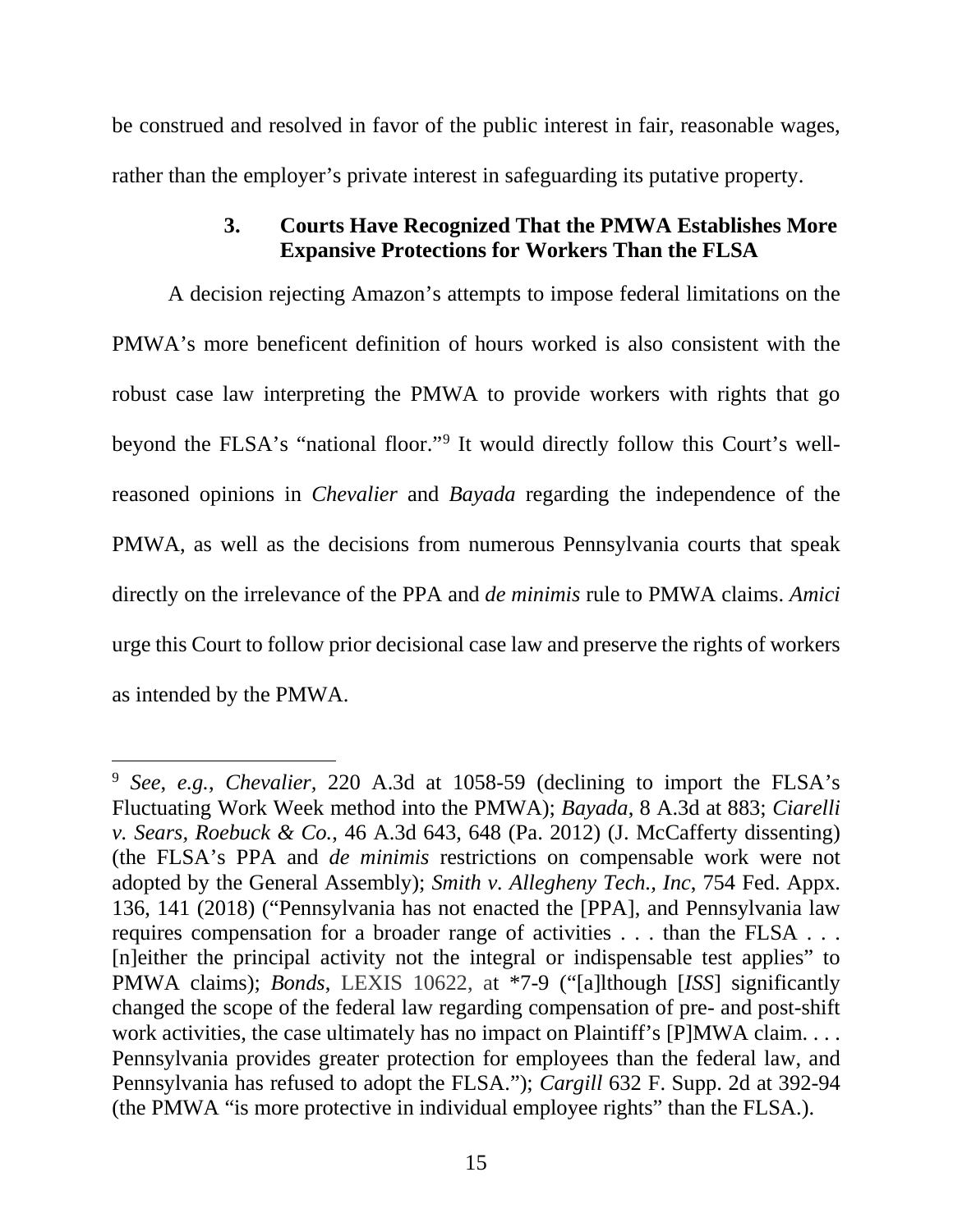#### **4. Many Other States Have Declined to Read the PPA and** *De Minimis* **Restrictions into State Law**

Consistent with this Court's observation that "more generous protections provided by a state are not precluded" by the FLSA, *Bayada*, 8 A.3d at 883, numerous courts in other jurisdictions have refused to impose the PPA and *de minimis* limitations on state law.

Courts have held that *ISS* is not relevant to determinations of the compensability of time spent in security screening under applicable state laws. *Frlekin v. Apple Inc.*, No. S243805, 2020 WL 727813, at \*\*6 n.4, 11 (Cal. Feb. 13, 2020) (*ISS* did not "guide [Supreme Court of California's] analysis" in finding security screen time compensable, for the PPA "'differs substantially from the state scheme" and "should be given no deference,'") (citation omitted); *Busk v. Integrity Staffing Sols*., 905 F.3d 387, 397-405 (6th Cir. 2018), *cert. denied sub nom. Integrity Staffing Sols., Inc. v. Busk*, 140 S. Ct. 112 (2019) (time spent undergoing security screenings was compensable under Arizona and Nevada state laws because they did not affirmatively adopt the PPA, instead tracking the FLSA's more inclusive definition of work, and nothing in *ISS* changed this "longstanding definition").

Courts also have declined to read the PPA into state law in other contexts. *Anderson v. State, Dep't of Soc. & Health Servs.*, 63 P.3d 134, 136 (Wash. Ct. App. 2003) (declining to adopt PPA into Washington state law); *Stevens v. Brink's Home Sec., Inc.*, 169 P.3d 473, 476 (Wash. 2007) (drive time compensable under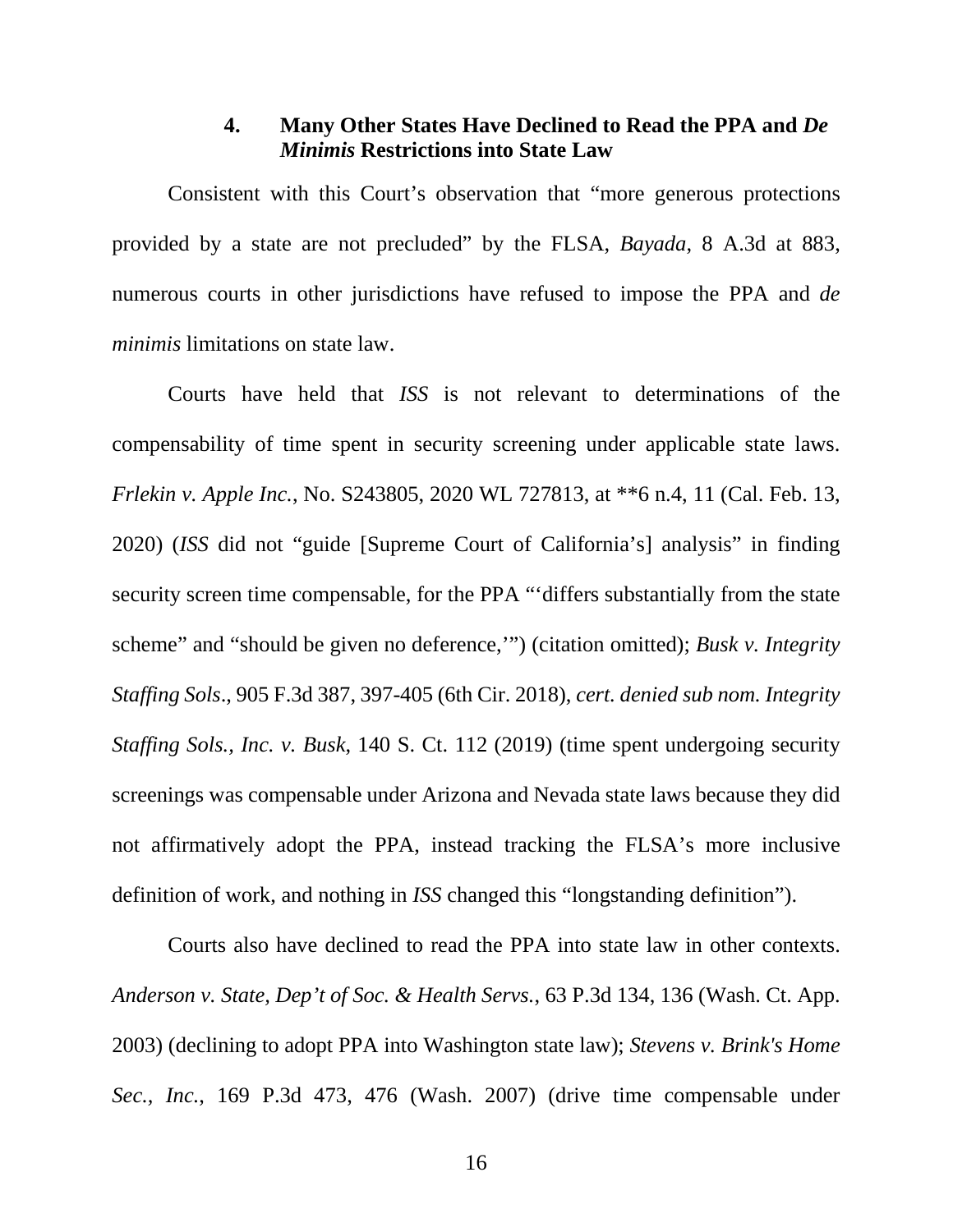Washington state law without reference to the PPA); *McMillan v. Massachusetts Soc. for Prevention of Cruelty To Animals*, 140 F.3d 288, 306 (1st Cir. 1998) (rejecting attempts to import the PPA's into claims under Massachusetts law) (citation omitted).

Numerous courts have also refused to adopt the federal *de minimis* doctrine into state wage laws, finding that it would harm workers and run contrary to state law and policy that seeks to protect and advance the rights of workers.<sup>10</sup>

This Court should take a similar approach in light of the PMWA's clear intent to protect workers and the absence of any evidence that the PMWA incorporates the PPA or *de minimis* rule's limits on compensation. The Court's decision in this respect would be fully supported by the savings clause of the FLSA, the legislative intent of the PMWA, and the rulings of similar courts.

<sup>10</sup> *See, e.g., Troester v. Starbucks Corp*., 421 P.3d 1114, 1119 (Cal. 2018), *as modified on denial of reh'g* (Aug. 29, 2018) (Supreme Court of California would not "import any federal standard, which expressly eliminates substantial protections to employees, by implication."); *Strohl v. Brite Adventure Ctr., Inc.*, No. 08-CV-259 RML, 2010 WL 3236778, at \*7 (E.D.N.Y. Aug. 13, 2010) ("the court is unaware of any *de minimis* exception under [New York] state law"); *Parow v. Howard*, No. 021403A, 2003 WL 23163114, at \*3 (Mass. Super. Nov. 12, 2003) (finding "no support, factually or legally, for the Defendants' *de minimis* argument" as Massachusetts law "does not provide such a defense").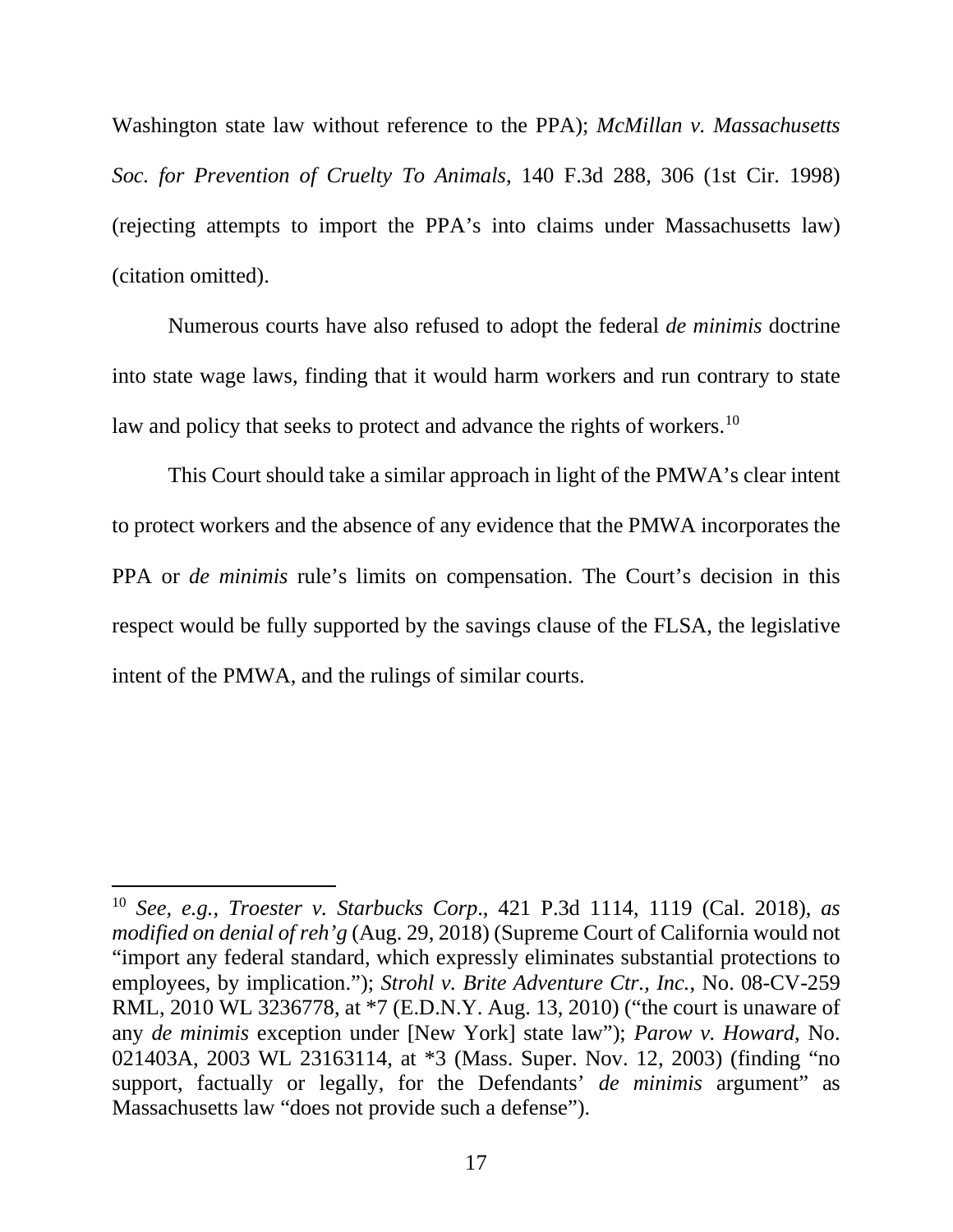**C. Imposing the PPA and** *De Minimis* **Doctrine Will Injure Workers and Is Inconsistent with the Public Policy Underlying the PMWA**

In addition to the sound legal basis by which this Court should rule in favor of the workers in the instant matter, public policy rationales also counsel in favor of such a decision. Adoption of the PPA or *de minimis* doctrine would bear severely and impermissibly detrimental consequences on workers concentrated in industries that *already* experience rampant workplace violations. It is estimated that in a given workweek, in low-wage occupations in Pennsylvania, 397,673 workers experience a minimum wage violation, 326,647 workers experience an overtime violation, and 257,204 workers are not paid for off-the-clock work before and after their shifts.<sup>11</sup>

Low-wage workers across the country, and here in Pennsylvania, are beset by widespread wage theft – a practice by which employers take billions of dollars a year out of the pockets of their employees.12 One common form of wage theft is a failure

<sup>&</sup>lt;sup>11</sup> Stephen and Sandra Sheller Center for Social Justice, Temple University Beasley School of Law, Shortchanged: How Wage Theft Harms Pennsylvania's Workers and Economy, 16 (2015); *see also, e.g.,* Dep't of Labor, The Social And Economic Effects of Wage Violations (2014), https://www.dol.gov/asp/evaluation/completedstudies/WageViolationsReportDecember2014.pdf [last visited March 5, 2020] (estimating millions of dollars in lost income in other states for wage theft).

<sup>&</sup>lt;sup>12</sup> Brady Meixell and Ross Eisenbrey, Economic Policy Institute, An Epidemic of Wage Theft Is Costing Workers Hundreds of Millions of Dollars a Year, Issue Brief #385 (2014), *available at* https://www.epi.org/publication/epidemic-wage-theftcosting-workers-hundreds/; Temple, *supra* note 11, at 16 (estimating that low-wage workers in Pennsylvania lose a total of \$19 million to \$32 million in wages each week).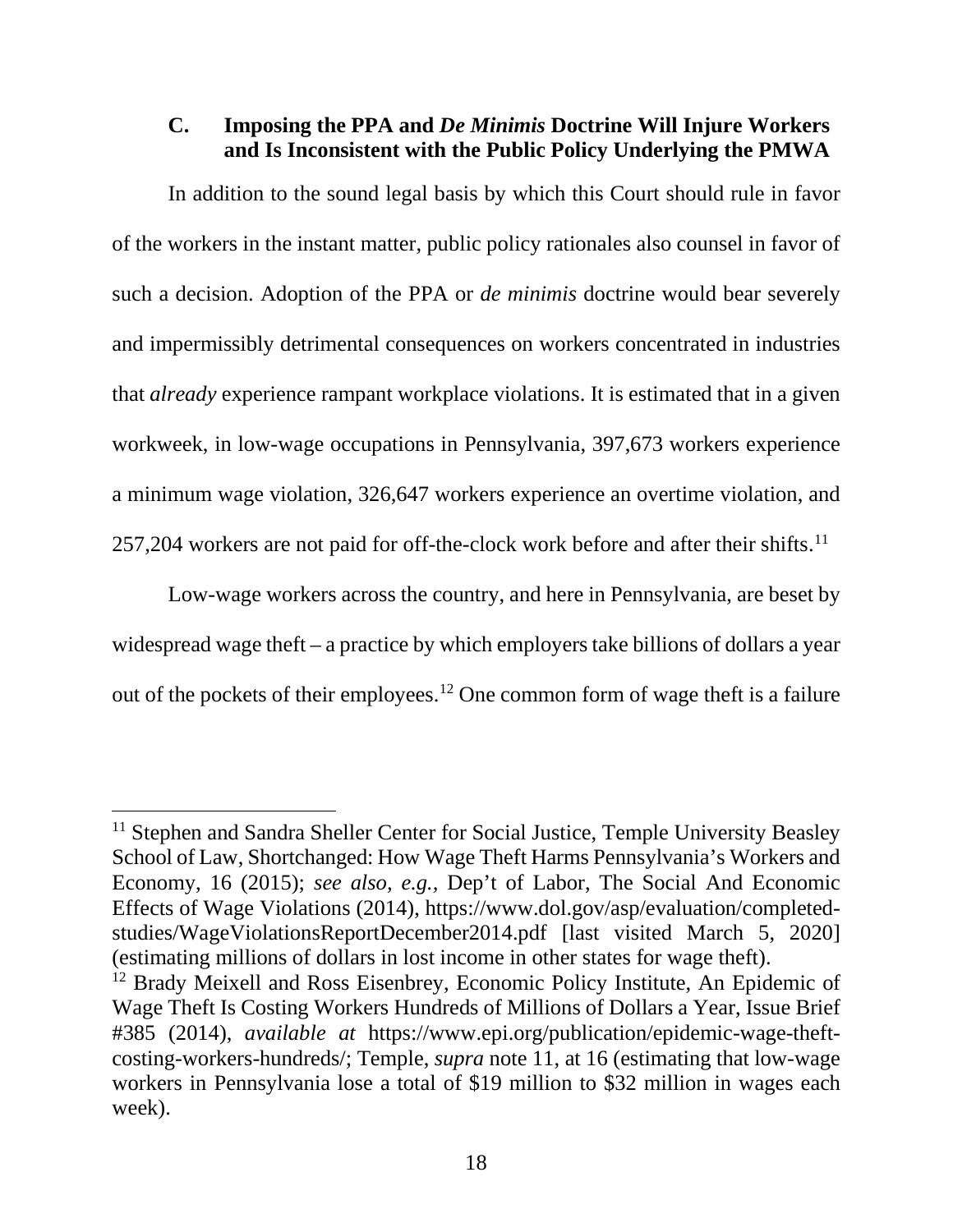to pay employees for work performed "off-the-clock," outside standard shift times.<sup>13</sup> Advocates nationally and in Pennsylvania have deemed wage theft an "epidemic" and a "hidden crisis."14

Wage theft, including work off-the-clock, expands income inequality and hurts workers and their families.<sup>15</sup> Pennsylvania low-wage workers lose, on average, 15% of their earnings to wage theft, "which can force difficult decisions, such as whether to forgo purchasing food or face the consequences of unpaid bills for housing, utilities, and health care."<sup>16</sup> Failure to pay workers for work time that may be construed as small – "such as not paying for time spent preparing a work station at the start of a shift, or for cleaning up and closing up at the end of a shift" – can quickly add up to a *substantial* portion of the earnings brought home by low-wage individuals.17 Notably, when declining to read the *de minimis* rule into California law, the California Supreme Court found that "a few extra minutes of work each day can add up" and, for the Starbucks workers involved, the amount at issue "is enough

<sup>13</sup>Annette Bernhardt et al., Broken Laws, Unprotected Workers, 22 (2009), *available at* https://www.nelp.org/wp-content/uploads/2015/03/BrokenLawsReport2009.pdf.

<sup>&</sup>lt;sup>14</sup> Meixell *supra* note 12, at 2; Michelle Anderson, Wage Theft Could Cost \$32 Million Weekly for Pennsylvania's Low-Wage Workers, Rewire News (May 3, 2016) *available at* https://rewire.news/article/2016/05/03/wage-theft-32-millionweekly-pennsylvania-low-wage-workers/.

<sup>15</sup> Bernhardt, *supra* note 13, at 9; Temple, *supra* note 11, at 16-17, Meixell *supra* note 12, at 2-3.

<sup>16</sup> Temple, *supra* note 11, at 2.

<sup>17</sup> Meixell *supra* note 12, at 1.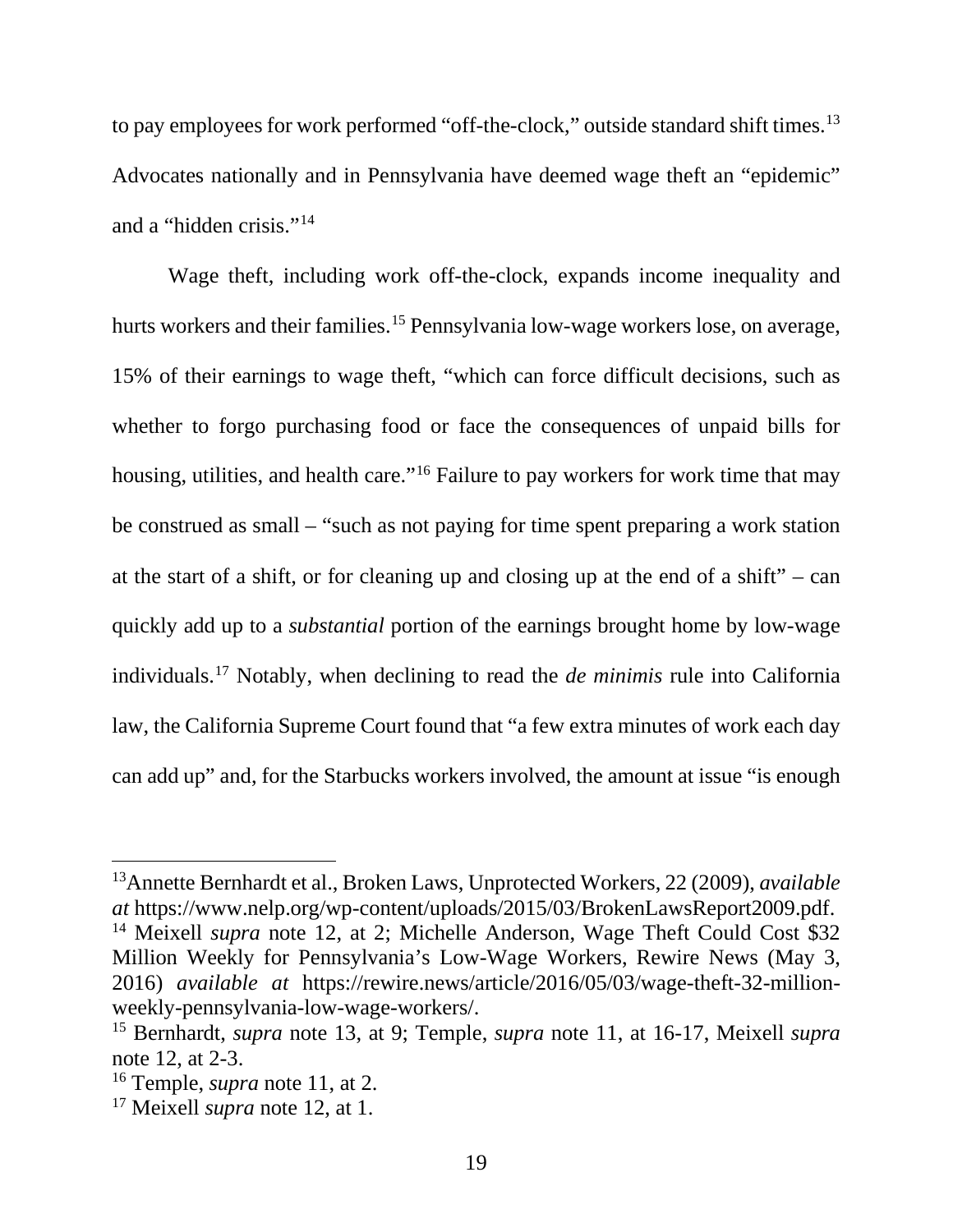to pay a utility bill, buy a week of groceries, or cover a month of bus fares. *Troester*, 421 P.3d at 1125. What Starbucks calls "de minimis" is not de minimis at all to many ordinary people who work for hourly wages."18 Wage theft also deprives local economies of money that would otherwise be spent by workers, denies the state valuable tax revenue, and penalizes law-abiding businesses that are at a competitive disadvantage to employers that break the law.

Adoption of the PPA and *de minimis* doctrine would condone and, indeed, enshrine the practice of employers' refusal to pay for otherwise compensable time and shift income away from workers. This shift "worsens income inequality, hurts workers and their families, and damages the sense of fairness and justice that a democracy needs to survive." *Meixell*, *supra* note 12*.* Limiting the PMWA's definition of compensable work would further stack the deck against working people, consolidate power in the hands of employers, and run counter to the explicit public policy set out by the PMWA.

<sup>18</sup> *Id.*; *see also* Temple, *supra* note 11, at 3, 17 (highlighting the stories of workers who, in the face of their nonpayment of their wages, had trouble paying for basic goods and were even forced to "choose between bread eggs, or milk" for their children).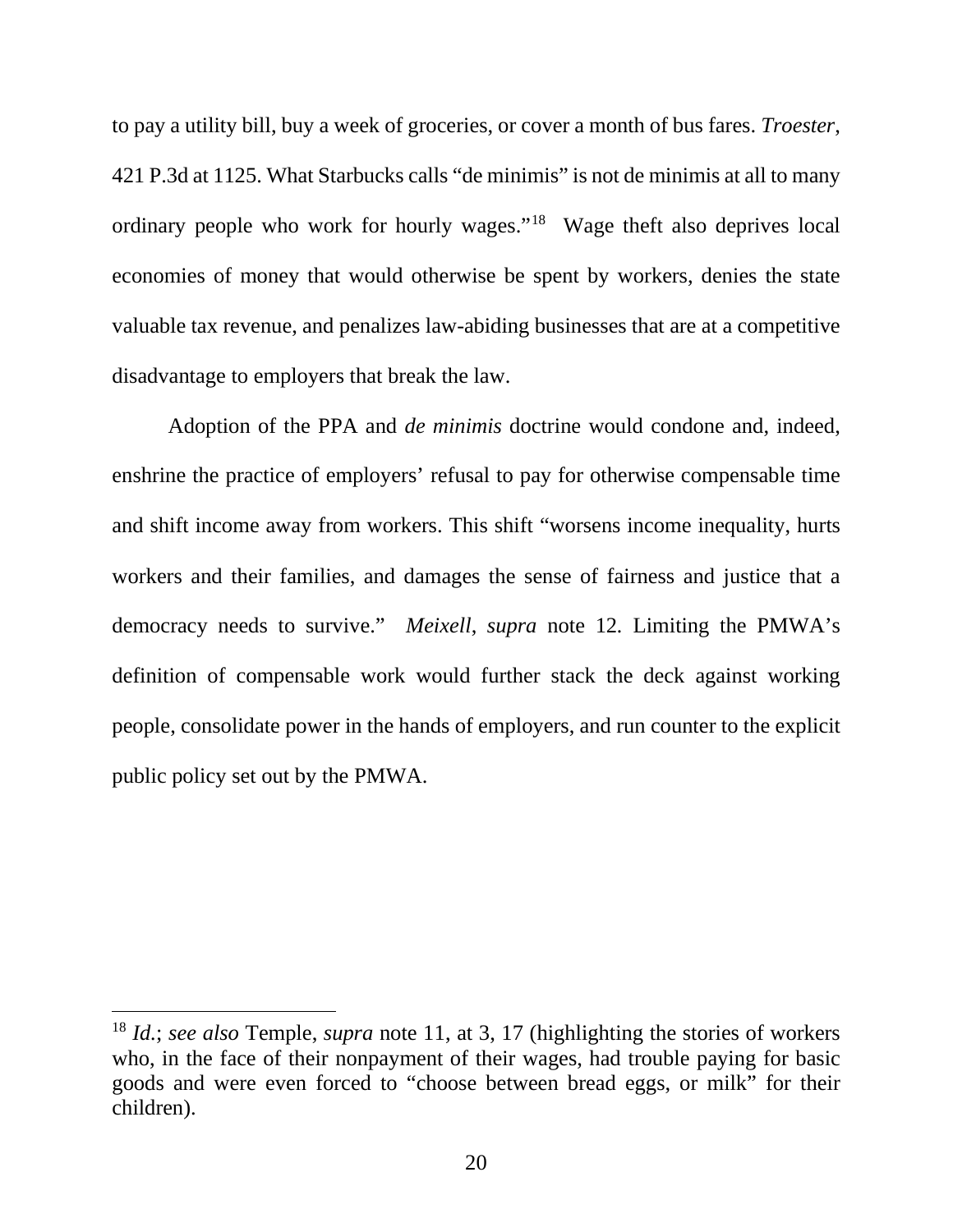### **1. Adoption of the PPA Would Allow Employers to Compel Uncompensated Work in a Wide Range of Already Low Paying Positions**

Application of the PPA's limitations to the PMWA would have significant impact on low-wage workers who are regularly required to do pre- and post- shift work. As noted, off-the-clock violations are *already* pervasive, spanning key industries and perpetrated by employers large and small.<sup>19</sup>

Adoption of the PPA's standard would condone this practice of nonpayment for any pre- or post-shift activities that may be considered separate from and not integral or indispensable to an employer's principal activities. *ISS*, 574 U.S. at 36- 37. This is true even when these activities are required by the employer and for the employer's benefit. *Id.* at 36. The kinds of off-the-clock work that could fit within the PPA's loophole but would otherwise be compensable under the PMWA are wide ranging.

For example, companies in the retail and warehousing industries have broadly adopted so-called "loss prevention" programs, including security screenings, to combat claims of inventory theft.<sup>20</sup> As discussed above, time spent undergoing these

<sup>19</sup> Bernhardt, *supra* note 13, at 9, 35-36.

<sup>20</sup> *See*, *e.g.*, Charles A. Sennewald and John H. Christman, Retail Crime, Security, and Loss Prevention: An Encyclopedic Reference, 302 (2008) (noting historic shift of asset security from apprehending employee thieves to "the concept of 'loss prevention'; *i.e.,* the protection efforts … directed toward shortage reduction"); 2019 National Retail Security Survey, National Retail Federation, 1 (2019), *available at*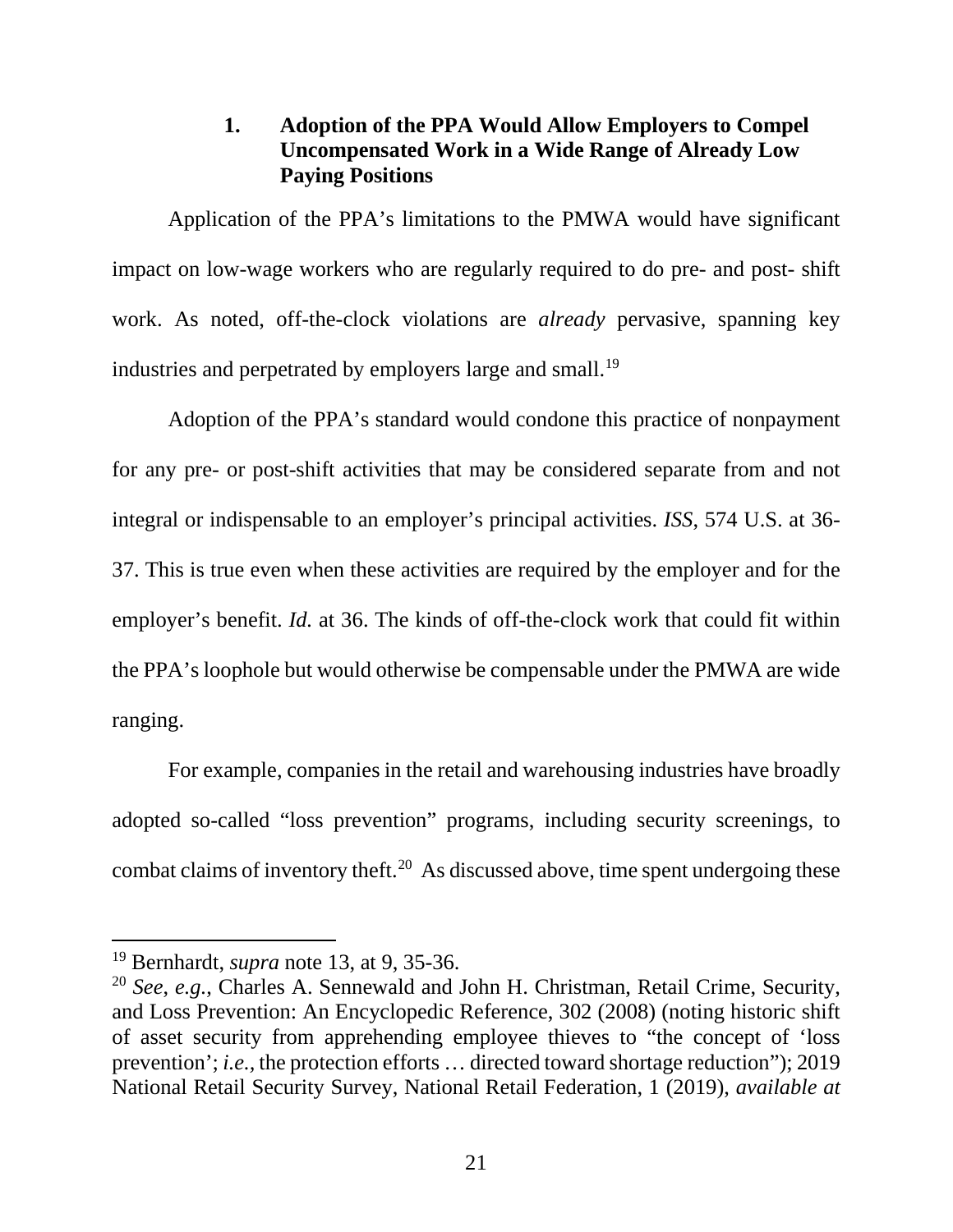screenings is work as defined under the PMWA. Were the PMWA not to be read independently from the PPA, however, the retail and warehousing employees who labor in grueling, dangerous conditions<sup>21</sup> for low and often stagnant wages<sup>22</sup> would acutely feel every dollar that is withheld in accordance with *ISS*. And, as an aside, employers engaging in such approaches apparently see no irony in refusing to compensate employees for the value of compulsory work time -- effectively wage

https://cdn.nrf.com/sites/default/files/2019-06/NRSS%202019.pdf (estimating \$50.6 billion in losses in 2018, with survey respondents widely reporting plans to increase loss prevention resources); 2018 National Retail Security Survey, National Retail Federation, 5 (2018), *available at* https://nrf.com/research/national-retailsecurity-survey-2018 (employee theft accounting for 33.2% of inventory shrinkage in 2018).

<sup>21</sup> *See*, *e.g.*, Emily Guendelsberger, I Worked at an Amazon Fulfilment Center; They Treat Workers Like Robots, Time (July 18, 2019), *available at* https://time.com/5629233/amazon-warehouse-employee-treatment-robots/;

Stephanie Richards, *Screening for Integrity: What's Missing from Integrity Staffing Solutions, Inc. v. Busk*, 31 ABA J. Lab. & Emp. L. 553, 553 (2016) (describing how, to prevent employee theft at an Amazon warehouse staffed by Integrity Staffing Solutions in Lehigh Valley, Pennsylvania, Amazon insisted on keeping the doors shut despite temperatures inside regularly exceeding 110 degrees); Will Evans, Behind the Smiles: Amazon's internal injury records expose the true toll of its relentless drive for speed (Nov. 25, 2019), The Center for Investigative Reporting, *available at* https://www.revealnews.org/article/behind-the-smiles/ ("rate of serious injuries for [surveyed Amazon] facilities was more than double the national average for the warehousing industry").

<sup>22</sup> *See*, *e.g.*, Unfulfillment Centres: What Amazon does to wages, Economist (Jan. 20, 2018), *available at* https://www.economist.com/united-states/2018/01/20/whatamazon-does-to-wages (describing "flat or falling industry wage" in warehouses in the "cities and towns where Amazon opens distribution centres" and Amazon workers earning "about 10% less than similar workers employed elsewhere.").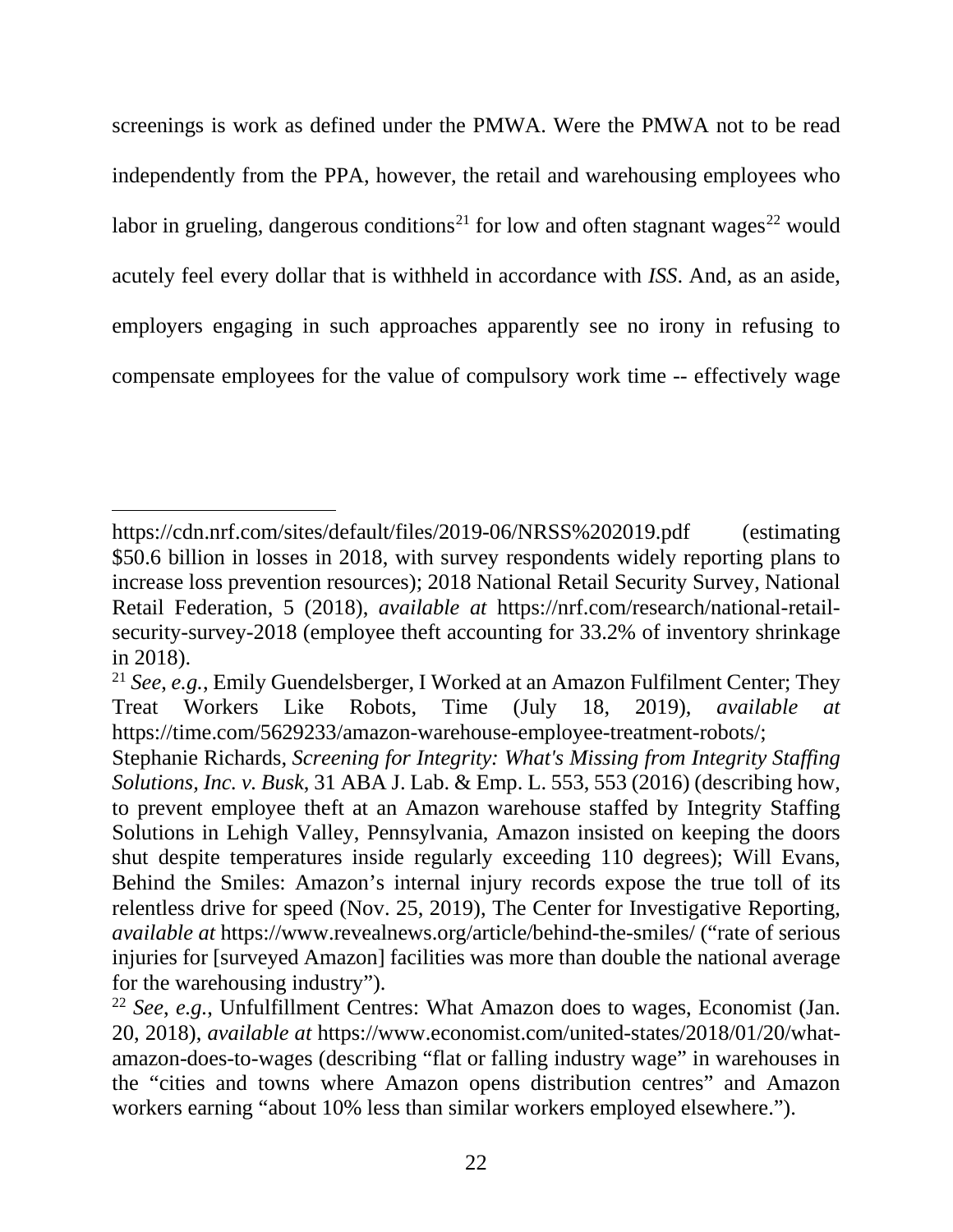theft -- in their pursuit of protecting themselves from broad, predominantly unsubstantiated, claims of inventory theft.

Further, while time spent donning and doffing work-related equipment and clothing generally is deemed a compensable principal activity (or integral and indispensable to one), *see*, *e.g.*, *IBP, Inc. v. Alvarez*, 546 U.S. 21, 34 (2005), the PPA provides that time spent changing clothes may be excluded from compensation by a collective bargaining agreement's ("CBA") express terms, custom, or practice. The PMWA, however, requires compensation for all hours worked regardless of any CBA. *Cargill*, 632 F. Supp. 2d at 368. A decision reading the PPA into state law would be inconsistent with the policy underlying the PMWA, which acknowledges that low-wage workers do not enjoy "a level of equality in bargaining with their employers . . . [such that] 'freedom of contract' as applied to their relations with their employers is illusory." 43 P.S. § 333.101.

There are a litany of additional work activities that might be required by and performed for the benefit of the employer but that would fall within the PPA's exclusion from compensation. The respondent-plaintiffs in *ISS* recounted possible outcomes from such a standard:

A warehouse worker could be required to mow the lawn or wash the boss's car. A receptionist could be directed to come in early to make coffee or tend to the office plants. . . . if an employee at a meat packing plant spent 38 hours a week cleaning and packaging carcasses, and only 2 hours a week butchering the animals, the employer would not have to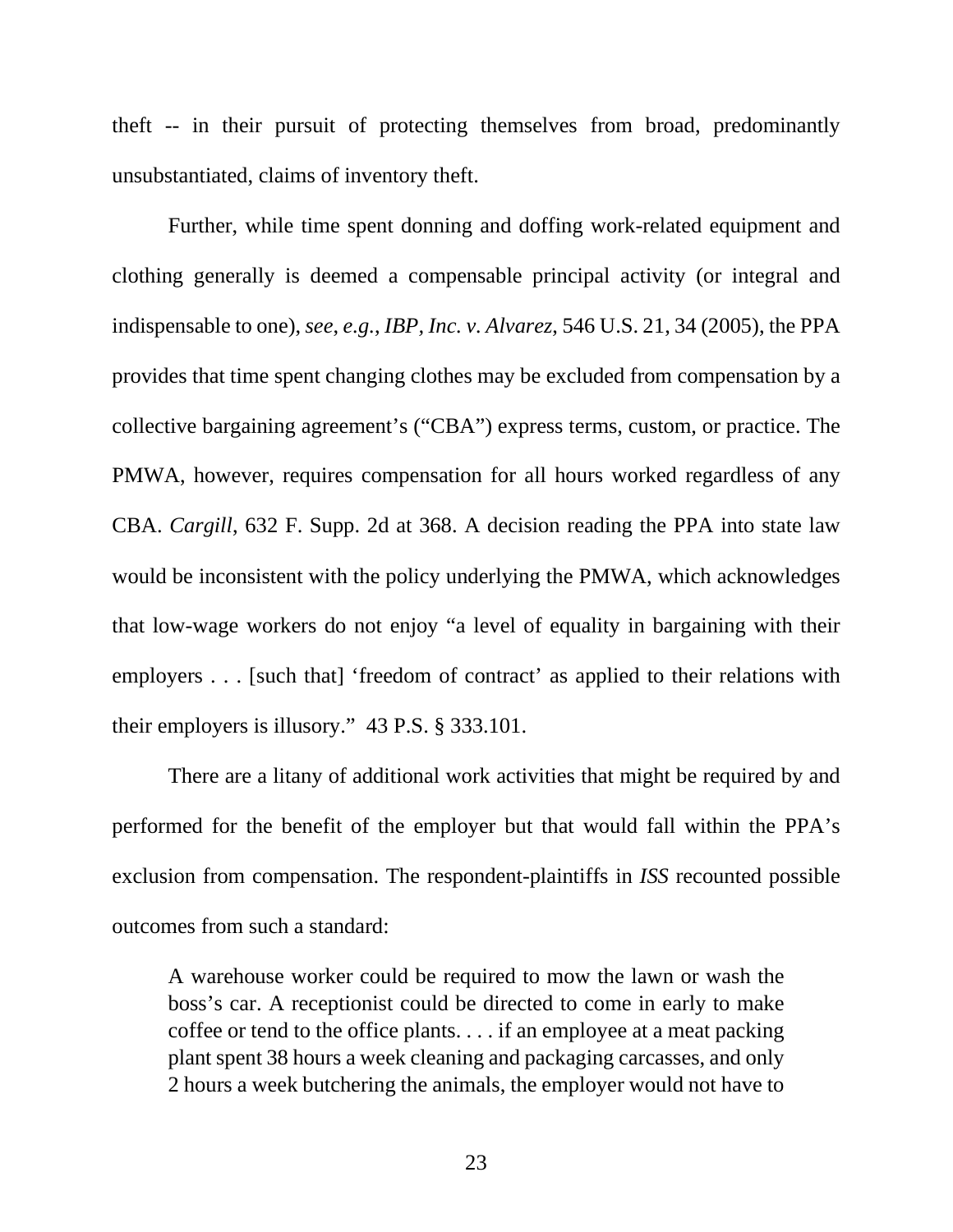pay the employee for time spent sharpening the knives needed for the butchering . . . ."

Brief for Respondents at 40-41, *ISS*, 2014 WL 3866627 (U.S.) (citation omitted).

These examples also highlight the potential for abuse that stems from adoption of the PPA. Application of this standard requires nuanced determinations of the principal activities of employment and what is integral and indispensable to those activities. It can be difficult for courts to make this assessment, as they are often asked to rule without the benefit of a full factual record. *See*, *e.g.*, *ISS*, 574 U.S. 27 (decided on a motion to dismiss); *Smith*, 754 F. App'x. at 136 (same). This fuzzy standard can encourage employers to evade paying employees for any work that could arguably be disassociated from the principal activities.<sup>23</sup> And even when the required tasks are legitimately removed from an employee's principal activity, the PPA creates no incentive for employers to be efficient with their employee's time.<sup>24</sup> Employers could use a single metal detector to screen their entire workforce without monetary consequence, allowing employers to reap this benefit while placing unnecessary, uncompensated demands on their workforce. Comparatively, were the Court to require compensation for all activities that fall under the PMWA's

<sup>23</sup> *See* Richards, *supra* note 22 at 565-66.

<sup>24</sup> *Id.*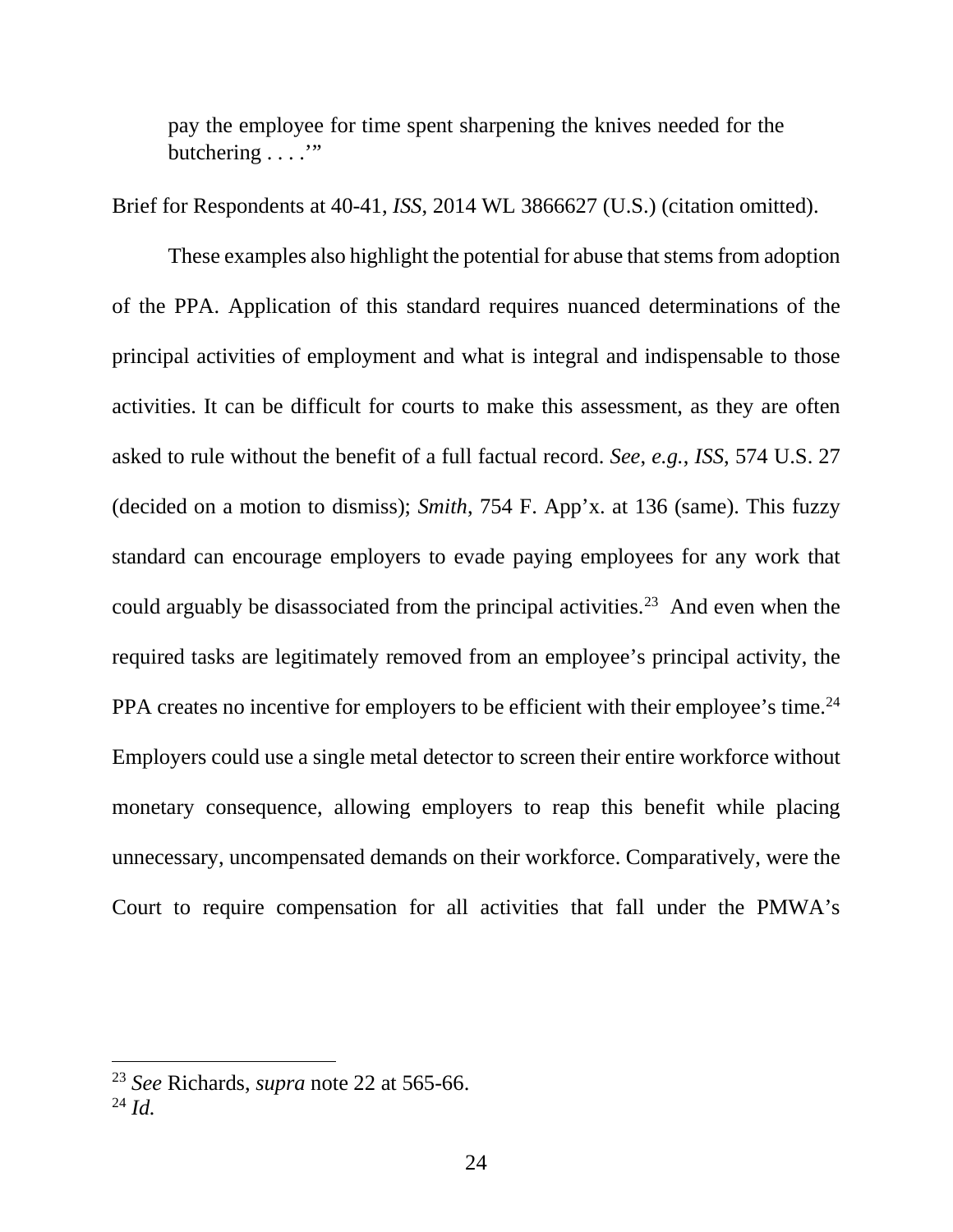independent definition<sup>25</sup> of hours worked, workers throughout Pennsylvania would benefit from a clearer, more inclusive standard and one that is less subject to abuse.

Finally, importation of the PPA would not only harm workers with respect to pre- and post-shift activities required by their employers; it could effectively impose large swaths of shifting and untested federal law on workers in Pennsylvania. Section 10 of the PPA excuses an employer's violation of the FLSA if the employer can show that the DOL issued a regulation, order, ruling, or other written interpretation that condoned the employer's actions. 29 U.S.C. § 259. Even if the ruling on which the employer relied is rescinded by the DOL or overturned by the courts, it can avoid liability as long as its actions were allowed when taken.<sup>26</sup>

#### **2. The Federal** *De Minimis* **Defense Does Not Align with the Spirit of Pennsylvania Law**

The *de minimis* doctrine is likewise incongruous with the spirit of the PMWA and would harm Pennsylvania's low-wage workers. While the *de minimis* doctrine emerged out of "practical administrative" concerns around timekeeping, 29 C.F.R. § 785.47, "in light of the realities of the industrial world" as well as concerns that employers would bear the burden of paying for "split-second absurdities," *Anderson,*

<sup>25</sup> *Lugo*, 967 A.2d at 969; 34 Pa. Code § 231.1.

<sup>26</sup> *See*, *e.g.*, 85 Fed. Red. 2,820, 2,825 (emphasizing that employers "may safely rely" on DOL interpretations "unless and until any such interpretation 'is modified or rescinded or is determined by judicial authority to be invalid or of no legal effect.'") (quoting 29 U.S.C. § 259).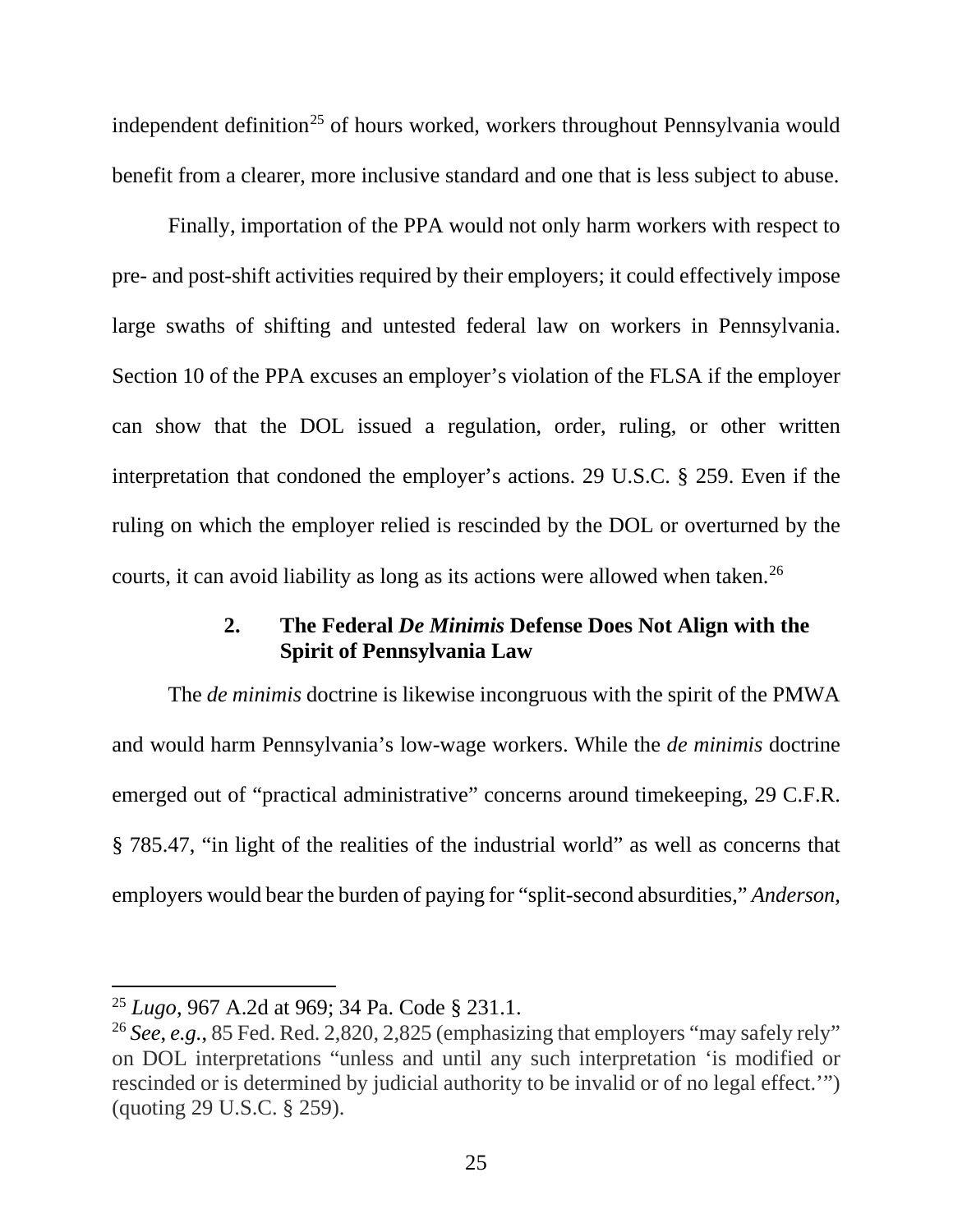328 U.S. at 692, adoption of the *de minimis* rule here would shift onto Pennsylvania's low-wage workers the burden of forgoing pay for periods of compensable time that are purportedly difficult to record.

Indeed, in situations where employees engage in work that would be considered *de minimis*, it is the *employer* who requires or permits the off-the-clock work and wholly fails to record that time worked. Forcing employees to bear the burden of the employer's failure to record time is wholly inconsistent with the protections that Pennsylvania law extends its workers. *See, e.g.,* 43 P.S. § 333.108 (imposing a duty to "keep a true and accurate record of the hours worked by each employe[e] and the wages paid to each").

Further, the *de minimis* defense runs counter to the aforementioned policies aimed at protecting Pennsylvania workers, as it would allow employers to avoid paying for certain work activities merely by construing them as separate from the rest of the day's work. Nearly *any* work activity – viewed in a narrow lens – could be construed as *de minimis*. But it is the sum total of these activities that amounts to a full day's work for which Pennsylvania law demands compensation. Adoption of the *de minimis* defense risks incentivizing employers to deny compensation for any separately construed work activities, particularly those occurring at the beginning or end of a workday.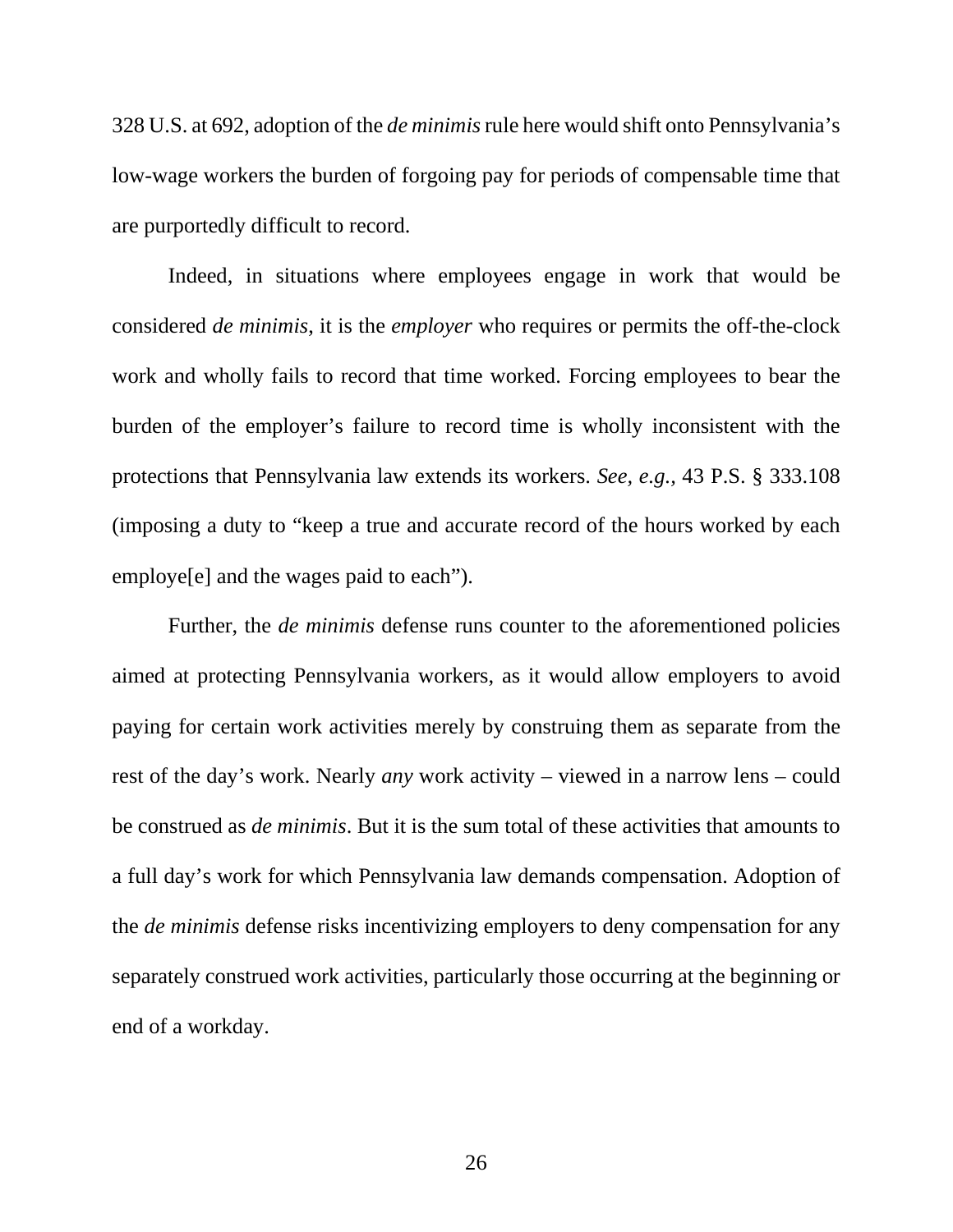This doctrine would only worsen the situation for Pennsylvania's low-wage workers; when a worker earns only minimum wage, an employer's refusal to pay for even just a few minutes per day can make the difference in the ability of that worker and their family to pay for rent, food, or utilities. *See, e.g., Troester*, 421 P.3d at 1125. The *de minimis* doctrine fails to advance Pennsylvania's public policy in favor of protecting workers' rights. And, we are compelled to note that the *de minimis*  doctrine is put forth as a "one-way street" solely to the detriment of the worker and to the benefit of the employer. If, as urged, it is truly *de minimis*, the rule should be to pay the worker this otherwise immaterial sum as opposed to compelling services without compensation.

#### **D. Maintaining the PMWA's Independence from Federal Law Is Vital to Pennsylvania Workers and Employers**

Finally, maintaining the PMWA's independence from the FLSA is vital, as federal protections are subject to change based on the objectives of different federal administrations. An agency's interpretations undergo substantive changes with the advent of each successor administration, as the leadership of executive agencies is responsible for carrying out the sitting President's policy agenda. A ruling that the PPA should be read into state law would effectively impose large swaths of shifting, untested, and even presently unknown federal law on workers in Pennsylvania.

Drastic reversals of DOL regulations over the last decade demonstrate the uncertainty and disruption that would stem from requiring Pennsylvania's reliance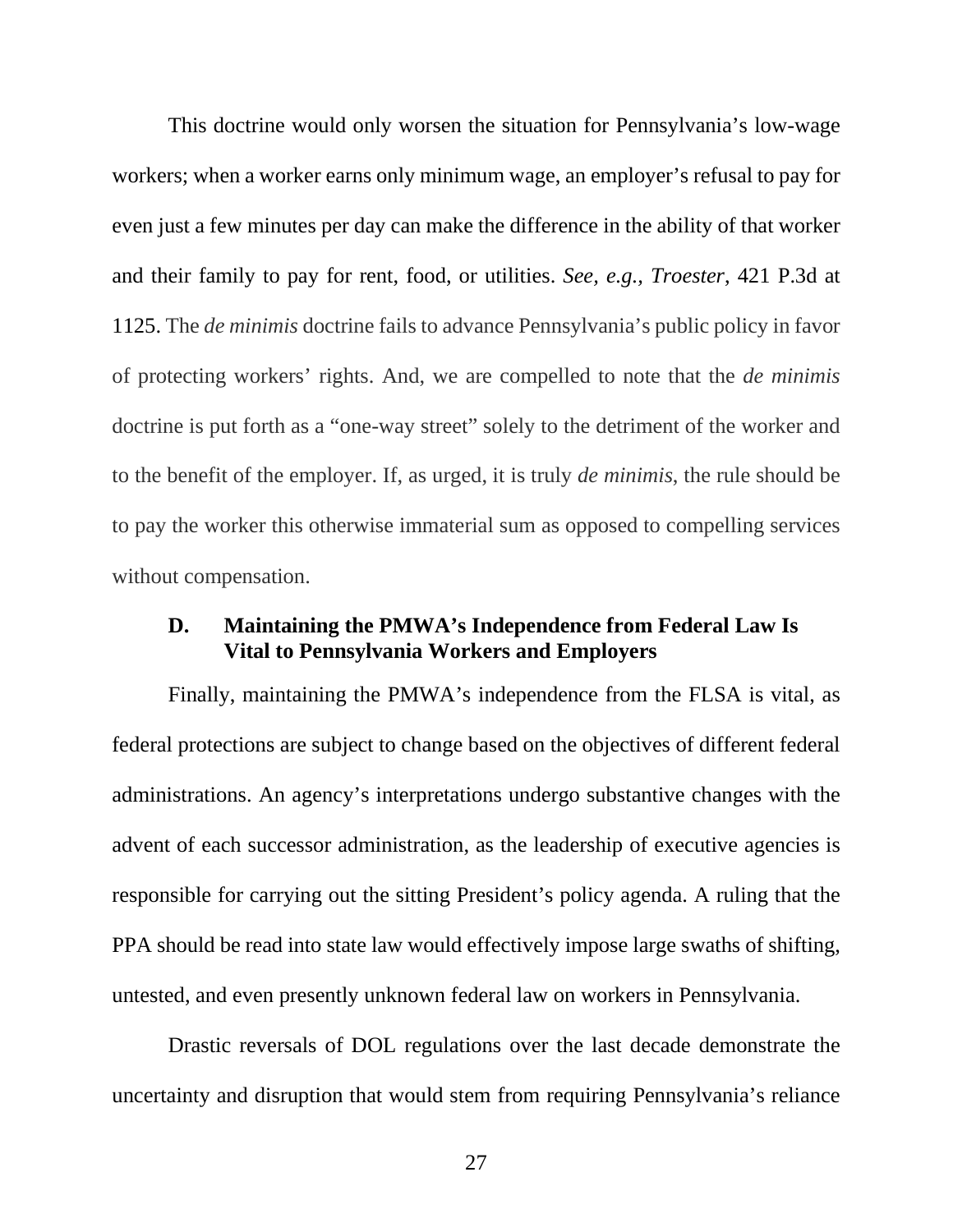on federal law. For example, in the first week of January 2018, the DOL revived 17 opinion letters to employers issued during the final days of President Bush's second term that had been previously withdrawn when President Obama took office. U.S. Dep't of Labor, Wage & Hour Div., Opinion Letters, FLSA2018-1 – FLSA2018-17 (Jan. 5, 2018). The revived opinion letters allow employers to evade paying overtime and complying with other FLSA provisions.

In June 2017, the DOL announced the withdrawal of two Obama-era interpretations on joint employment and independent contractors that had been favorable to workers. *See* U.S. Dep't of Labor, Wage & Hour Div., News Release No. 17-0807-NAT (June 7, 2017); U.S. Dep't of Labor, Wage & Hour Div., AI No. 2015-01 (independent contractor classification); U.S. Dep't of Labor, Wage & Hour. Div., AI No. 2016-01 (joint employer standard). *See also* U.S. Dep't of Labor, Wage & Hour Div., Opinion Letter, FLSA2019-6; 84 Fed. Reg. 14,043 (Apr. 9, 2019) (opinion letter regarding "gig economy" workers' classification); 85 Fed. Reg. 2820 (Jan. 16, 2020) (final joint employer rule). The current DOL's rule on joint employment is now under challenge by eighteen states, including Pennsylvania. *See*  Complaint, *State of N.Y., et. al. v. Scalia*, No. 20-cv-01689 (S.D.N.Y. Feb. 26, 2020).

As another example, in November 2019, the DOL issued a notice of proposed rulemaking that would give employers more unilaterally imposed power in calculating overtime pay for employees with fluctuating workweeks, allowing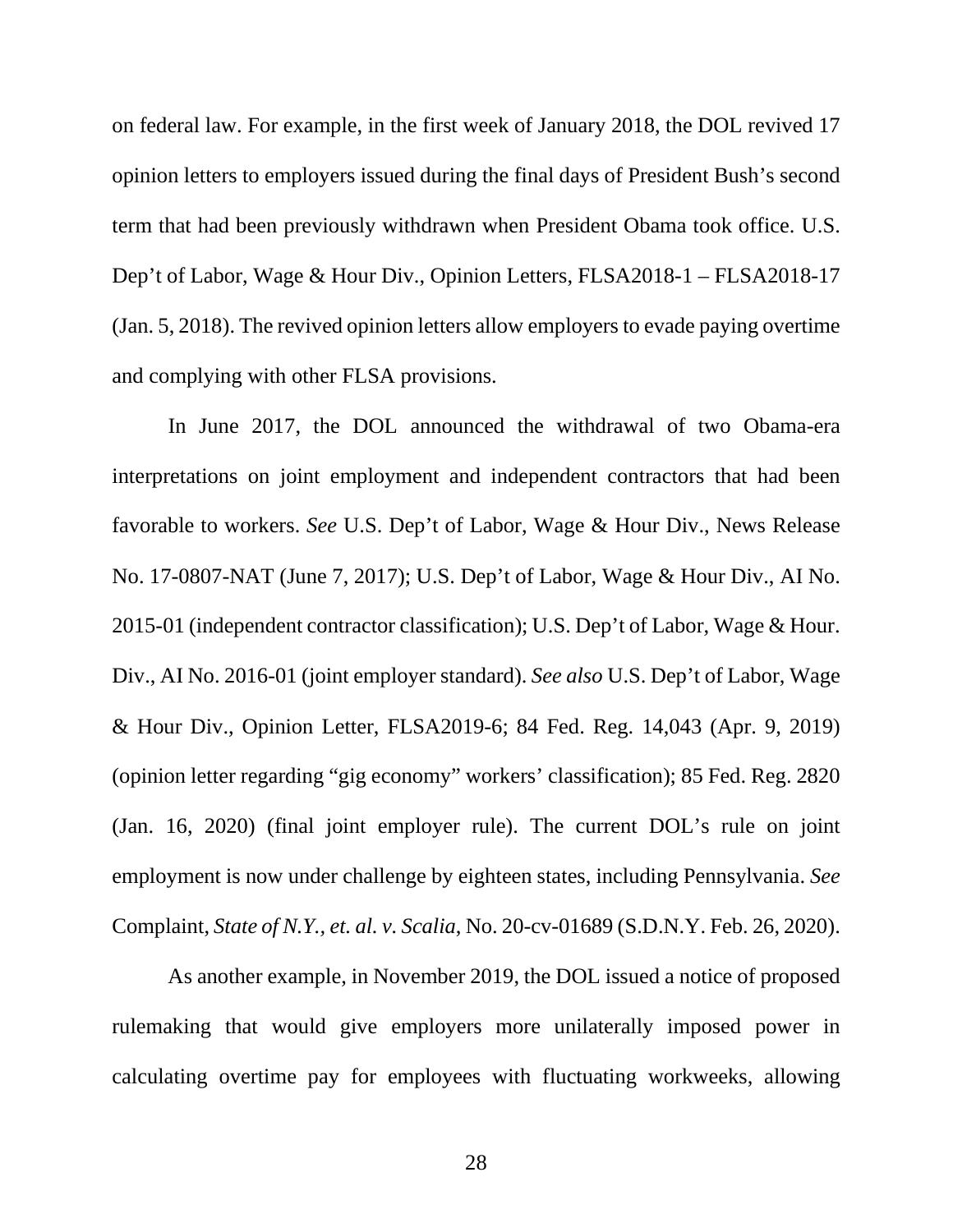employers to include bonus and premium payments from non-relevant work periods when calculating overtime pay. *See* 84 Fed. Reg. 59590 (proposed Nov. 5, 2019) (to be codified at 29 C.F.R. § 778). The proposed rule explicitly reverses the 2011 final rule, which determined such payments "incompatible with the fluctuating workweek method of computing overtime.'" *Id.* at 59,592.

The outcome of the 2020 election could significantly change the reach of the FLSA. If a new President is inaugurated in January 2021, a freeze on regulations not yet in effect will be likely be issued, and certain guidance documents withdrawn or reinstated. Imposing the shifting sands of the FLSA and its regulatory framework on the PMWA would subject Pennsylvania's employers and employees to the pendulum swing of differing presidential administrations, promoting chaos and inconsistencies for Pennsylvania employers and employees. This Court should ensure predictability within Pennsylvania by honoring the legislative intent of the PMWA to provide firm and concrete protections to the workers who live within the Commonwealth.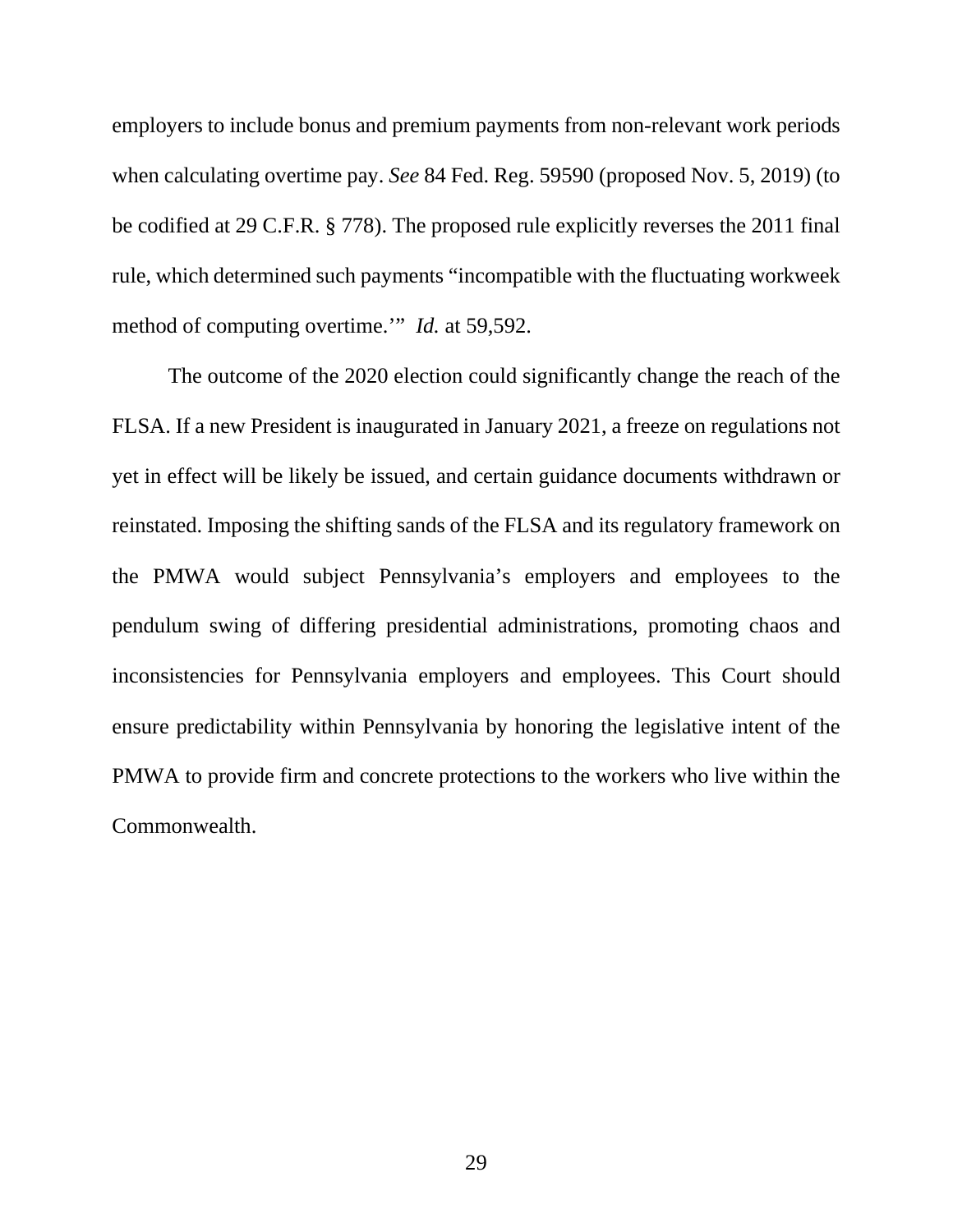#### **III. CONCLUSION**

*Amici* respectfully request that the Court find in favor of Appellants on both

certified questions.

Irwin W. Aronson Sarah R. Schalman-Bergen PA Bar No. 36921 PA Bar No. 206211 WILLIG, WILLIAMS AND DAVIDSON Michaela L. Wallin Suite 301 Camille Fundora Rodriguez 212 Locust Street PA Bar No. 312533 Harrisburg, PA 17101 Krysten Connon (717) 221-1000 PA Bar No. 314190 iaronson@wwdlaw.com BERGER MONTAGUE PC

*For the Pennsylvania AFL-CIO* Philadelphia, PA 19103

Dated: March 6, 2020 Respectfully submitted,

/s/ *Sarah R. Schalman-Bergen*  1818 Market Street, Suite 3600 (215) 875-3053 sschalman-bergen@bm.net mwallin@bm.net crodriguez@bm.net kconnon@bm.net

*For The National Employment Lawyers Association, Service Employees International Union, United Food and Commercial Workers International Union, and Towards Justice*

M. Patricia Smith Catherine Ruckelshaus NATIONAL EMPLOYMENT LAW PROJECT 90 Broad Street, Suite 1100 New York, NY 10004 (212) 285-3025 psmith@nelp.org cruckelshaus@nelp.org

*For The National Employment Law Project*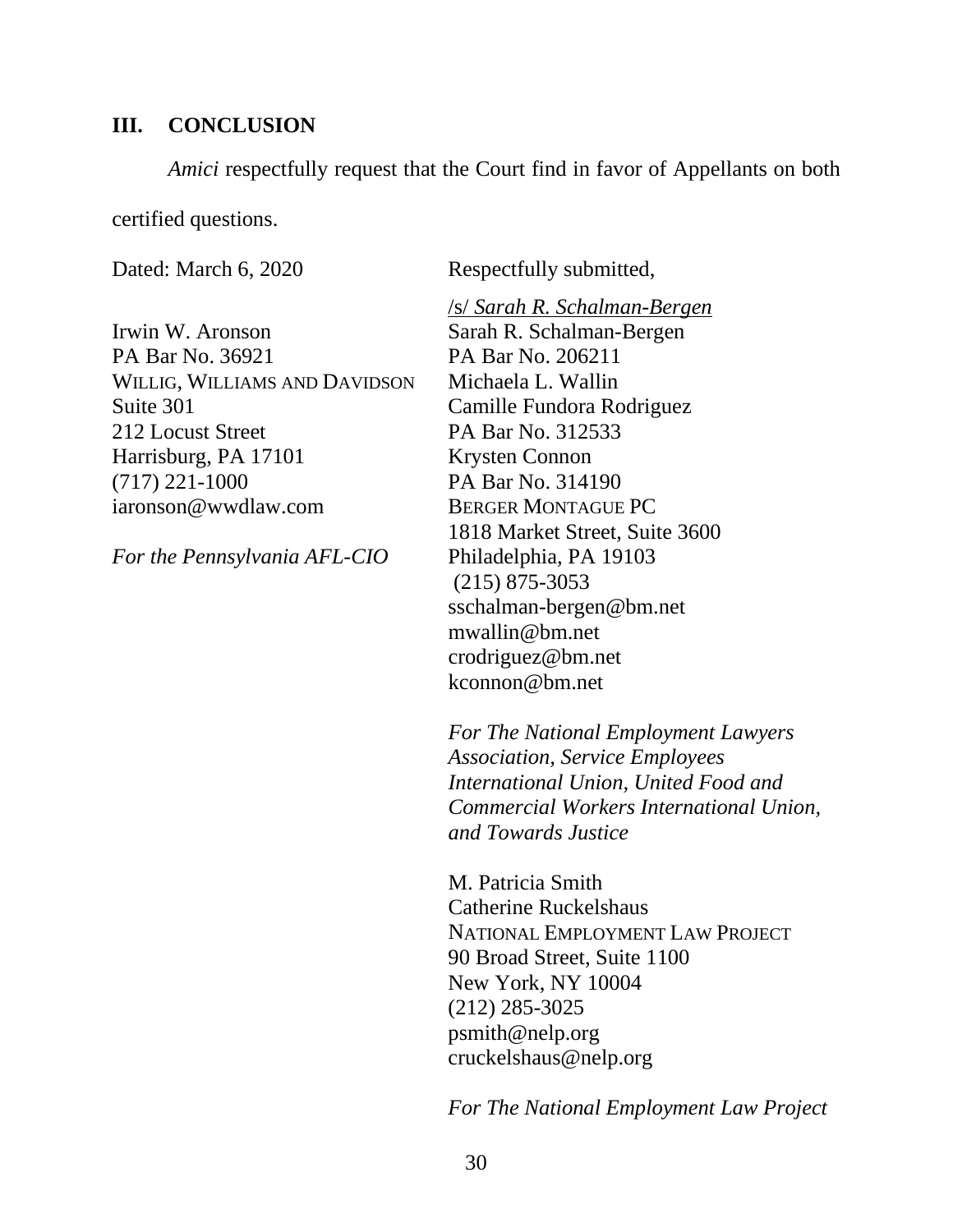Rhiannon DiClemente PA Bar No. 323054 COMMUNITY LEGAL SERVICES OF PHILADELPHIA 1424 Chestnut Street Philadelphia, PA 19102 (267) 443-2505 rdiclemente@clsphila.org

*For Community Legal Services of Philadelphia*

Christine T. Elzer PA Bar No. 208157 ELZER LAW FIRM, LLC 100 First Avenue Suite 1010 Pittsburgh, PA 15222 (412) 230-8436

*For WPELA* 

Michael A. Filoromo, III PA Bar No. 306455 KATZ, MARSHALL & BANKS, LLP 1845 Walnut Street  $25<sup>th</sup>$  Floor Philadelphia, PA 19103 (215) 735-2171 filoromo@kmblegal.com

*For NELA-EPa* 

Alia Al-Khatib PA Bar No. 325456 Lerae Kroon JUSTICE AT WORK, INC. 990 Spring Garden Street, Suite 300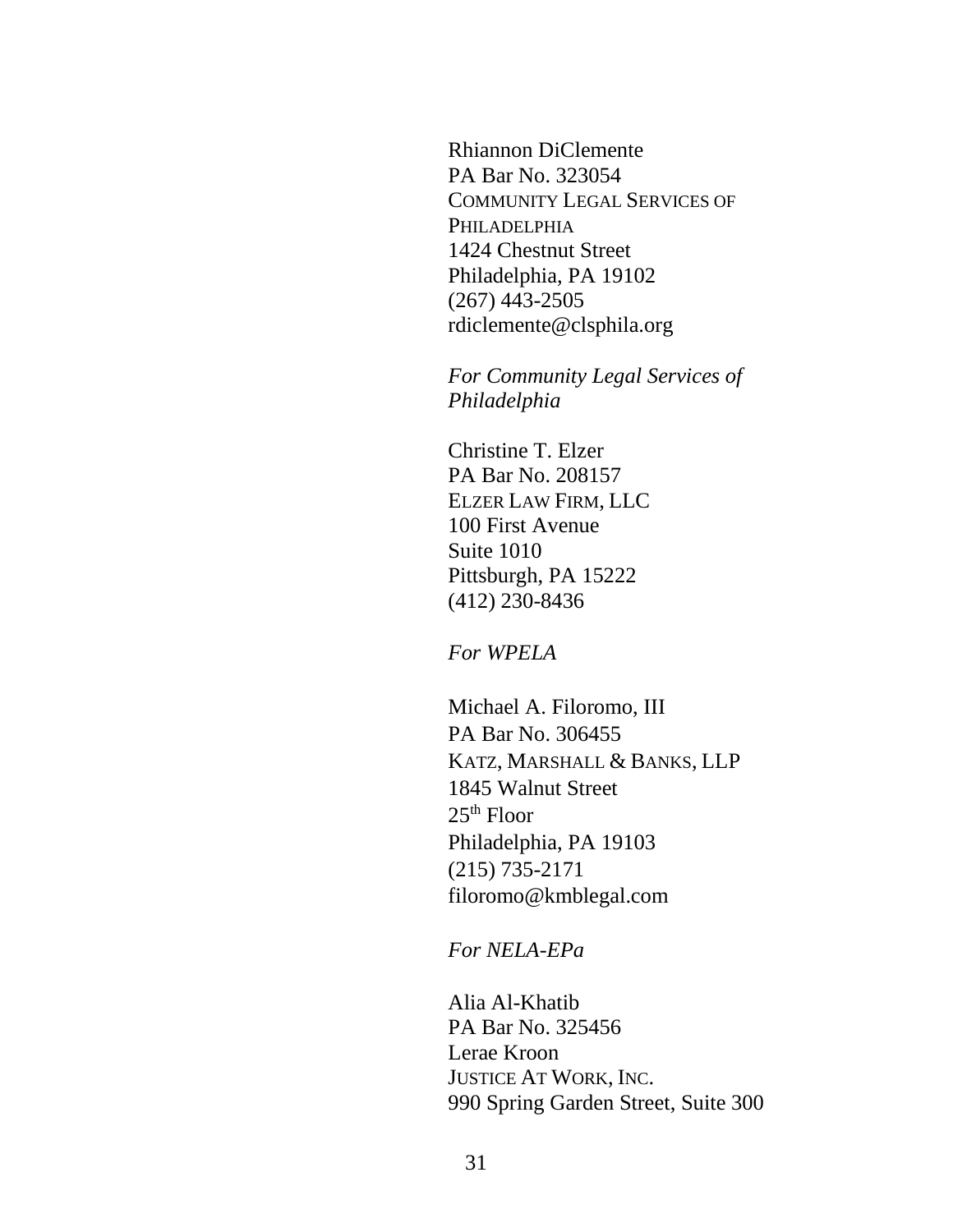Philadelphia, PA 19123 Telephone: (215) 733-0878 Facsimile: 215-733-0876 aal-khatib@justiceatworklegalaid.org lkroon@justiceatworklegalaid.org

*For Justice at Work*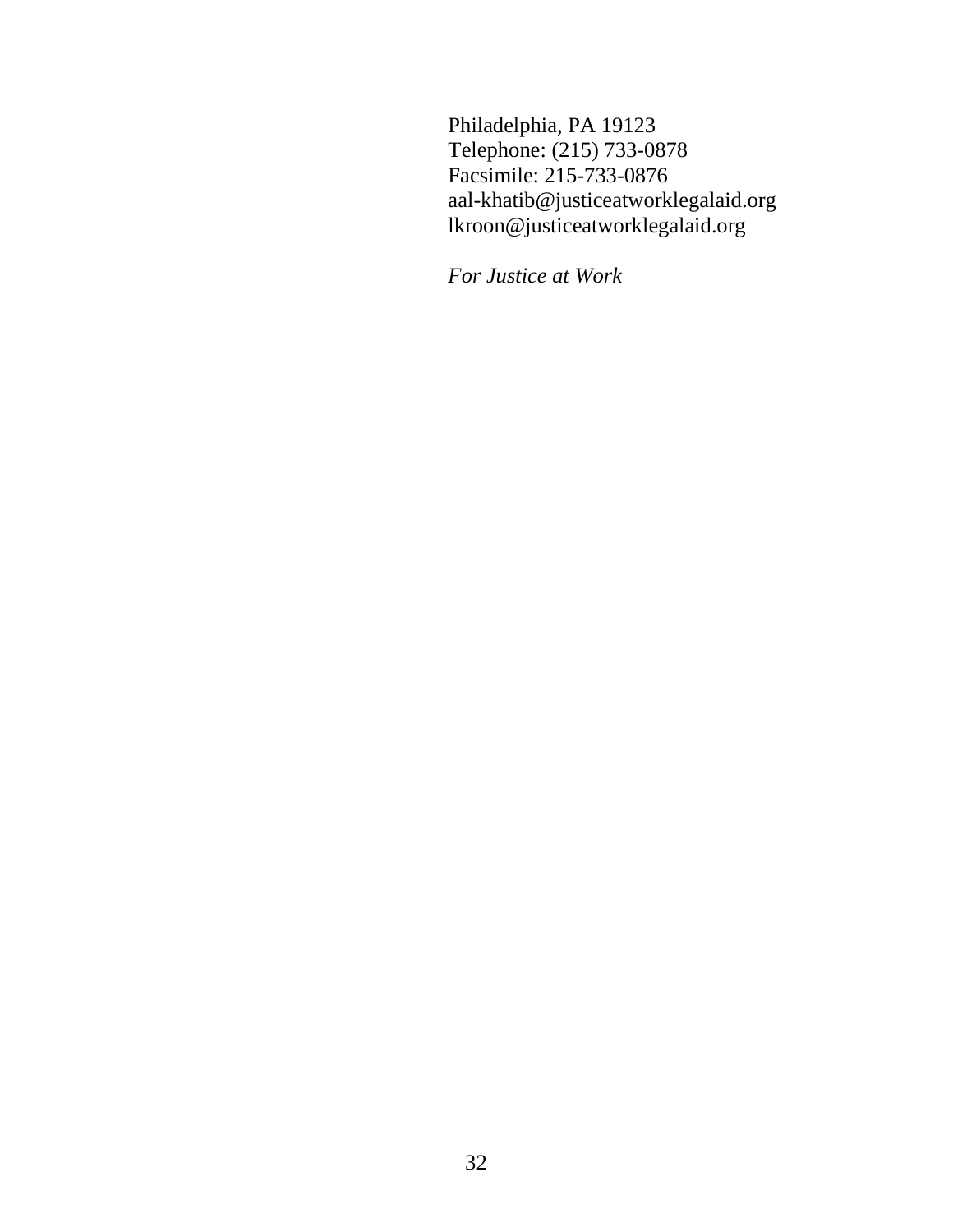#### **CERTIFICATE OF COMPLIANCE**

I hereby certify that this filing complies with the provisions of the *Public Access Policy of the Unified Judicial System of Pennsylvania: Case Records of the Appellate and Trial Courts* that require filing confidential information and documents differently than non-confidential information and documents.

Date: March 6, 2020 /s/ Sarah R. Schalman-Bergen Sarah R. Schalman-Bergen BERGER MONTAGUE PC 1818 Market Street, Suite 3600 Philadelphia, PA 19103 (215) 875-3053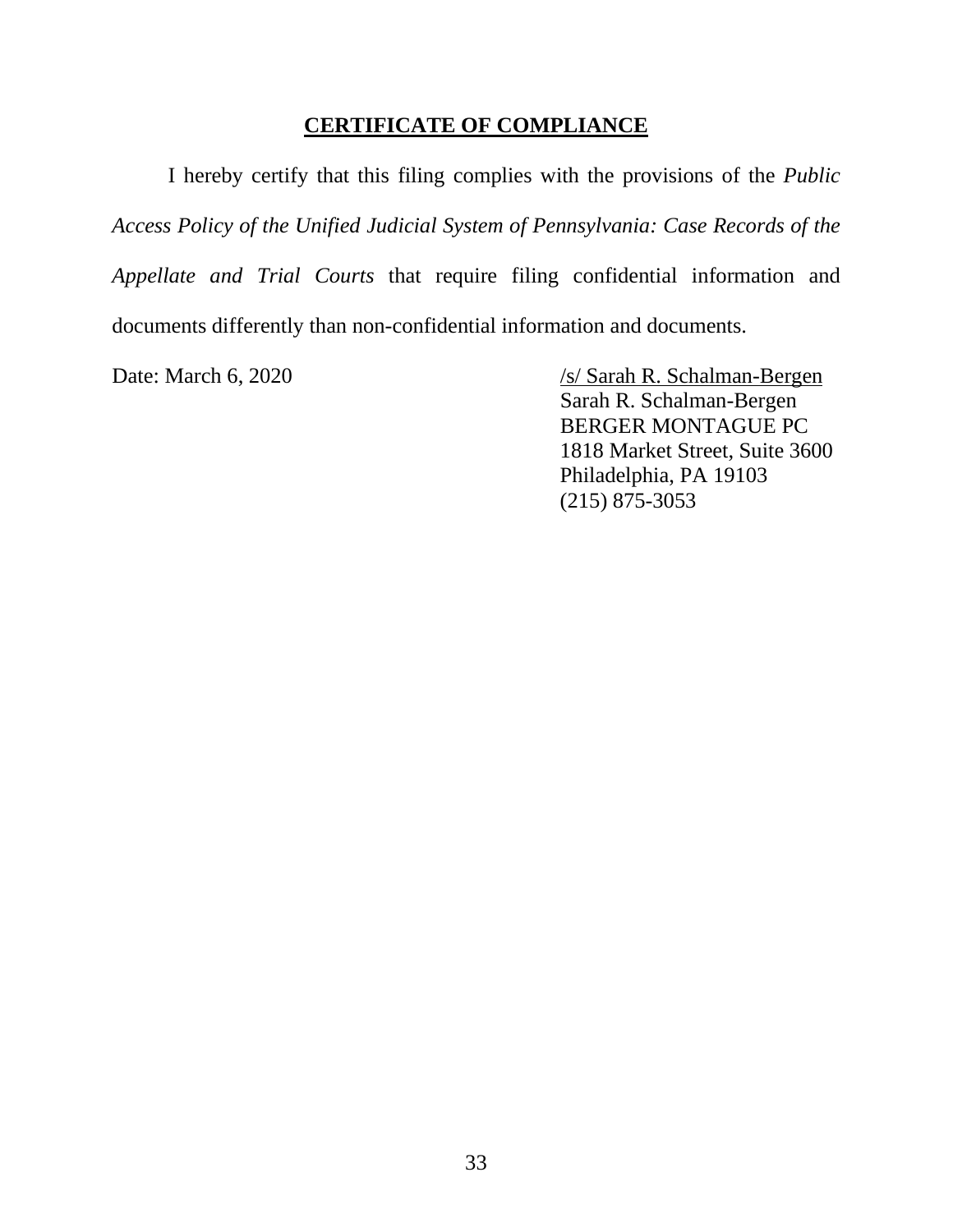### **WORD COUNT CERTIFICATION**

In accordance with Pennsylvania Rule of Appellate Procedure 531(b)(3), I certify that the attached brief contains 6,997 words as calculated by the word-count feature of Microsoft Word.

Date: March 6, 2020 /s/ Sarah R. Schalman-Bergen Sarah R. Schalman-Bergen BERGER MONTAGUE PC 1818 Market Street, Suite 3600 Philadelphia, PA 19103 (215) 875-3053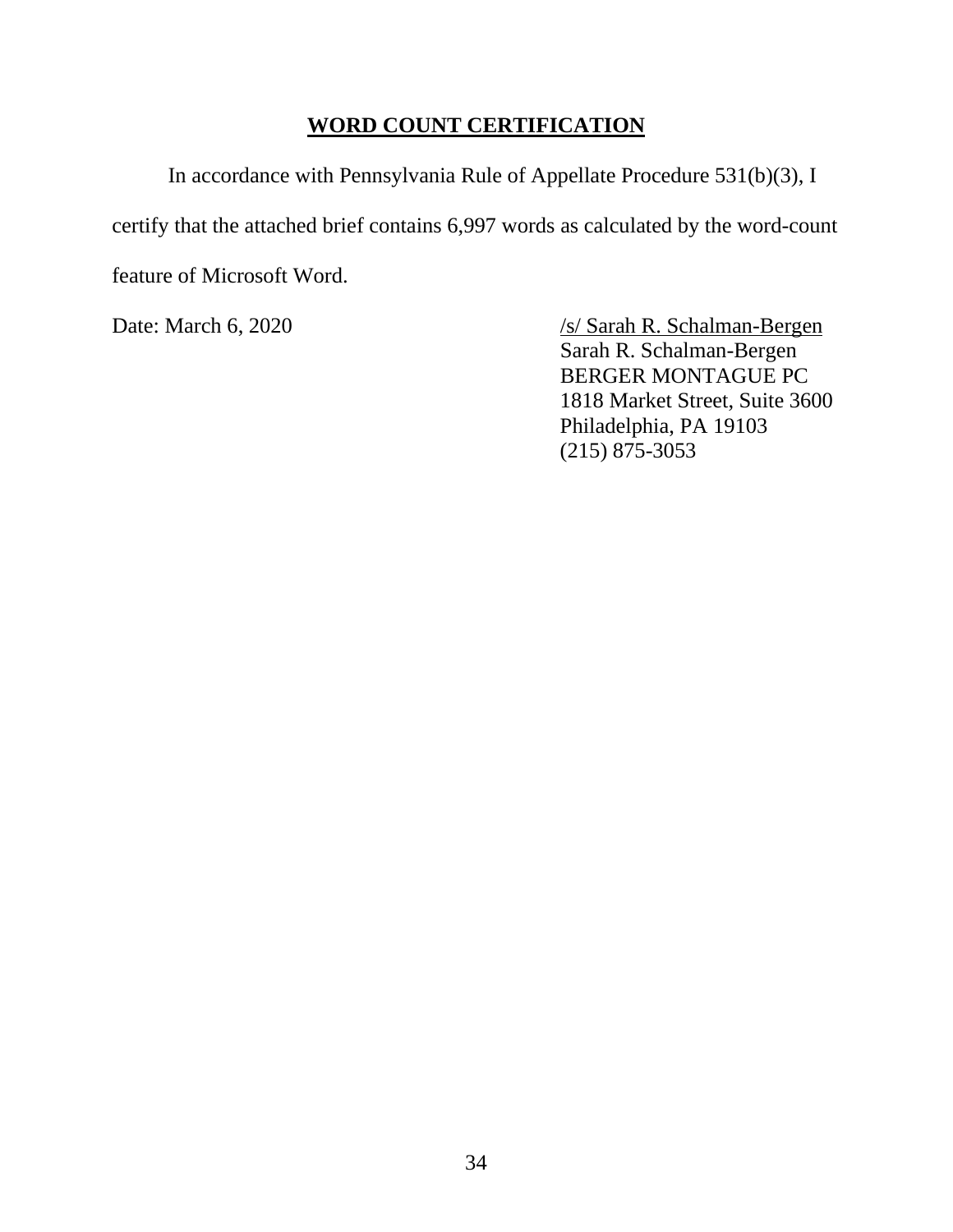#### **CERTIFICATE OF SERVICE**

I certify that, on March 6, 2020, I caused a copy of the foregoing to be served on the following via PACFile, which satisfies Pennsylvania Rule of Appellate Procedure 121:

> Richard G. Rosenblatt Morgan, Lewis & Bockius LLP 502 Carnegie Ctr. Princeton, NJ 08540-6289

Michael E. Kenneally David B. Salmons Morgan, Lewis & Bockius, LLP 1111 Pennsylvania Avenue, N.W. Washington, D.C. 20004-2541

(Counsel for Amazon.Com, Inc., and Amazon.com.DEDC, LLC)

Martha Jane Keon Littler Mendelson, P.C. 1601 Cherry St., Suite 1400 Philadelphia, PA 19102-1313

Jay Andrew Inman Littler Mendelson, P.C. 333 W. Vine Street Suite 1720 Lexington, KY 40507 (Counsel for Integrity Staffing Solutions, Inc.)